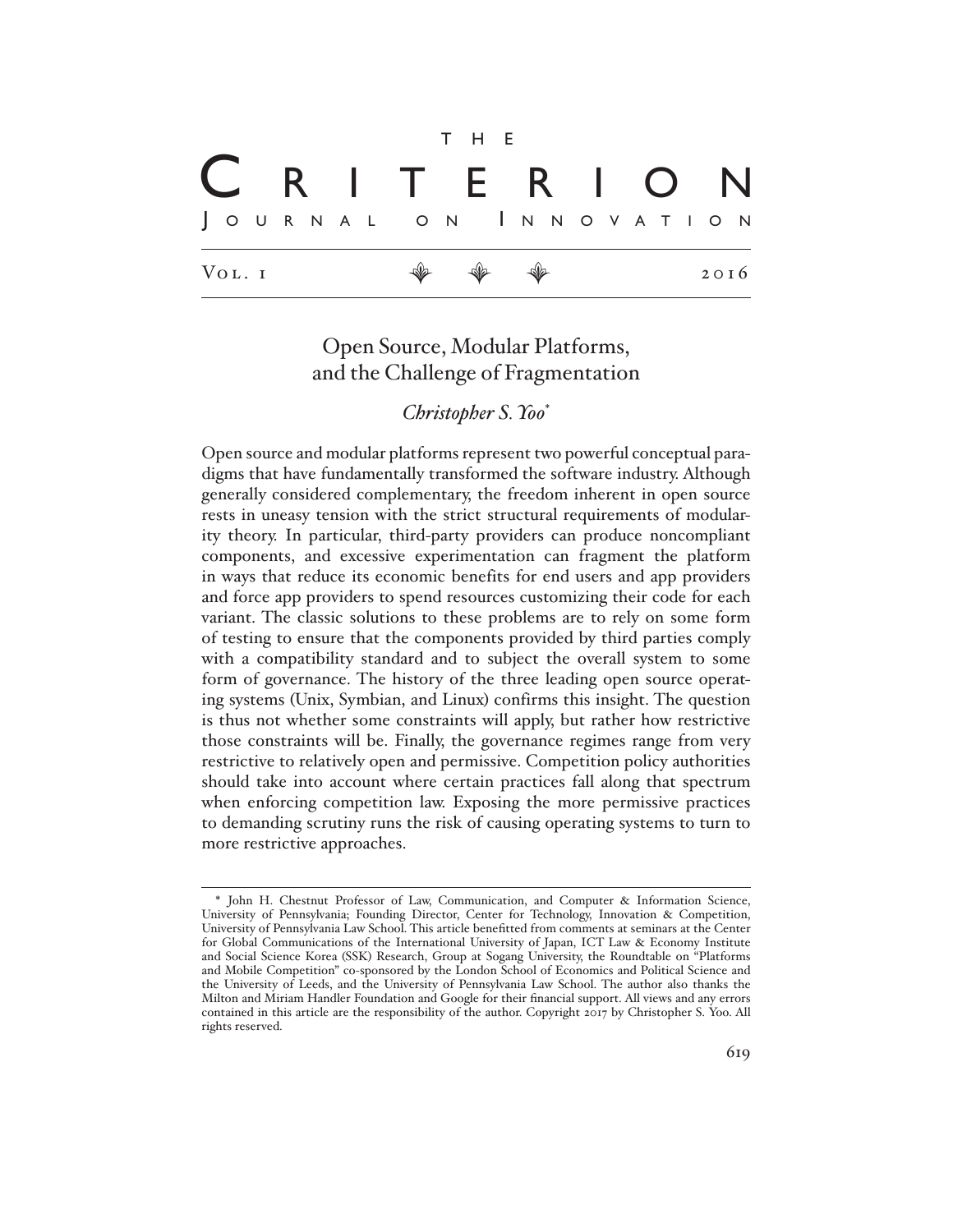The past few decades have borne witness to the emergence of two conceptual paradigms that have fundamentally transformed the software industry. The first is the open source movement. Open source is based on the principle that every user should be able to modify software freely. In so doing, open source seeks to mobilize the entire community of end users to volunteer their time to debug the code. The freedom to build freely on existing software also enhances competition by enabling anyone being charged excessive prices to develop an alternative. The flexibility provided by open source also promises to promote innovation by empowering all users to add new functionality to the system.

The second paradigm is the concept of platforms. Platforms are standardized architectures that divide complex systems into modules and define the interfaces that link these modules. Modular platforms represent a break from the traditional approach to managing complexity in which a single actor manages the software development process. In a modular platform, any interested third party can create a component for the overall system so long as the resulting component complies with the standardized interface. In so doing, platforms allow multiple actors to pursue parallel innovation, which can improve the quality of the technical solution as well as increase the rate of technological change. The standardization inherent in modular platforms also allows device manufacturers and app providers to unlock the economic potential of their innovation by allowing them to reach large user bases without needing to constantly create new versions for each new hardware device.

These two concepts can be powerfully complementary in certain settings. Indeed, commentators have long recognized that the distributed development model underlying the open source movement necessarily depends on modularity to divide the system into parts small enough to be improved by individual work groups and programmers and to enable multiple actors to work to improve different parts of the system simultaneously.<sup>1</sup> The compatibility and affinity between these two concepts is eloquently demonstrated by the fact that two of the most important operating systems, Unix and Linux, are platforms for third-party apps and open source simultaneously.

What is less well recognized is the extent to which these two concepts rest in uneasy tension with one another. Although the freedom of open source suggests unlimited flexibility to change parts of the system, to function properly modular platforms require that all components adhere strictly to a predetermined set of standards that govern how the different components interconnect and interact. This tension is well illustrated by the problem of

<sup>1</sup> *See, e.g.*, Joseph Feller & Brian Fitzgerald, Understanding Open Source Software Development 76–79, 170–71 (Addison-Wesley 2002); Steven Weber, The Success of Open Source 172–74 (Harvard Univ. Press 2004).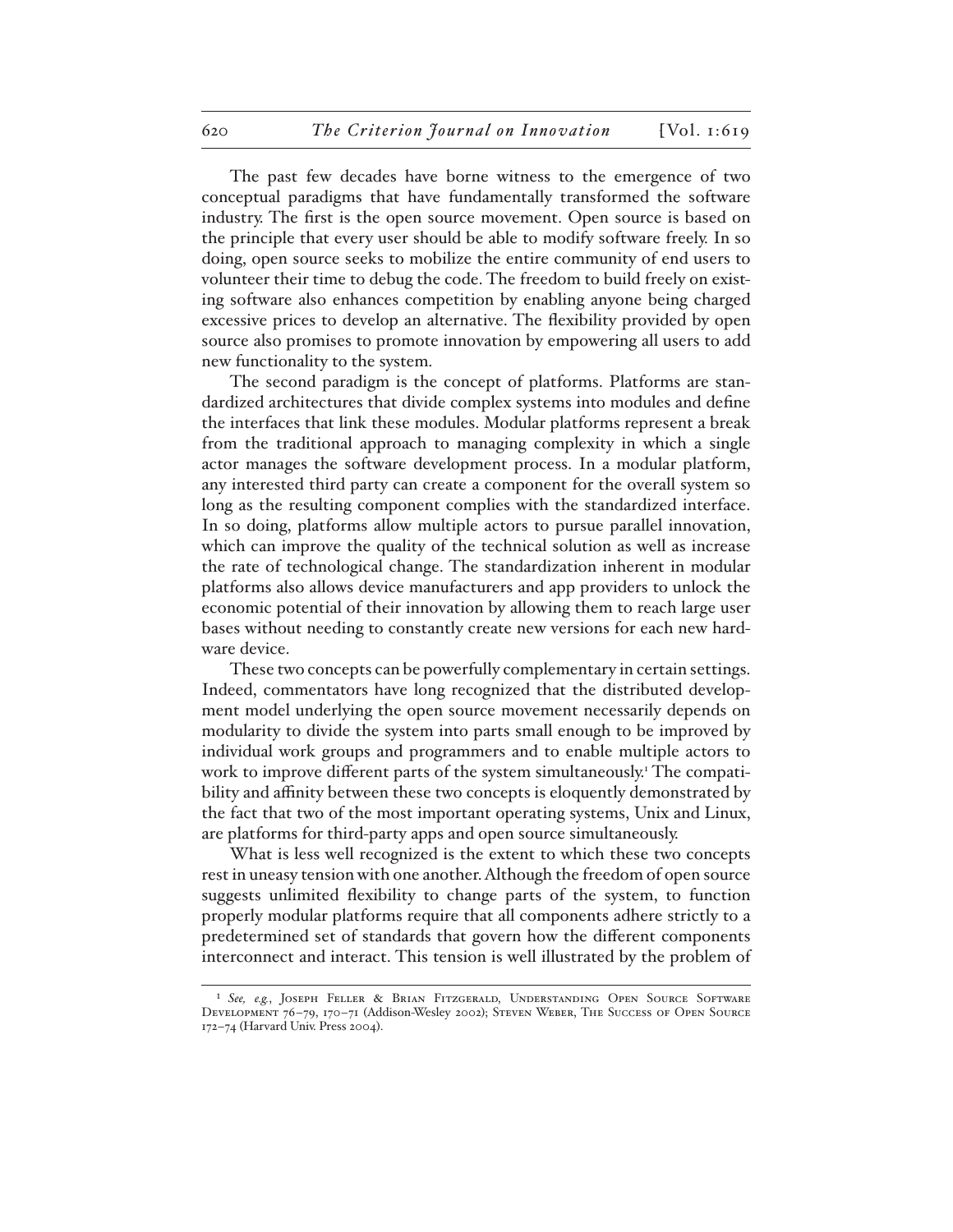fragmentation, which has long been recognized as a major problem for many open source projects. The most extreme form of fragmentation, known as *forking*, occurs when a contributor to an open source project customizes a non-application layer of a platform to an extent that it is no longer fully interoperable with the rest of the project. The result is to divide the system into two distinct and incompatible versions.

Such fragmentation represents a conundrum for open source. On the one hand, users' freedom to customize software is integral to the open source movement. Indeed, absent constraints, the freedom inherent in open source effectively gives users the ability to fragment the system.<sup>2</sup> On the other hand, infinite flexibility creates costs for the open source community by requiring the diffusion of effort and the duplication of work across multiple projects. Fragmentation also harms device manufacturers and app developers by limiting interoperability and by requiring them to adapt their products for what are now separate platforms (a process called *porting*). End users are often disappointed to find that particular software works only on some platforms.

The success of an open source platform thus depends on reconciling the freedom inherent in open source with the compatibility required by modular platforms. Some constraints on the flexibility of open source are thus inevitable. The real policy question is what types of constraints are appropriate.

This article analyzes the complex relationship between open source and modular platforms by describing the basic principles underlying each approach and examining the extent to which they are simultaneously fundamentally interconnected and in inherent tension. It then explores the history of three leading examples of open source operating systems—Unix, Symbian, and Linux—to illustrate how these dynamics work in practice. It concludes by examining what lessons these histories have for the current debate over the propriety of restrictions to open source mobile operating systems, paying particular attention to Google's Android Anti-Fragmentation Agreement. It also lays out key features that make such restrictions less problematic from the standpoint of competition policy.

The core lesson is that some restrictions on what people can do with open source operating systems are necessary if consumers are to enjoy the full benefits of competition and innovation. The key question is the reasonableness of the restrictions that are being imposed. My point is not to suggest that open source software is inherently superior to proprietary software or vice versa. Both approaches have distinct virtues that appeal to different users. Moreover, any attempt to cast the policy debate as a choice between those polar extremes is based on a false dichotomy. Instead, the different modes for producing software platforms are better regarded as

<sup>2</sup> *See, e.g.*, Weber, *supra* note 1, at 64, 89, 170; Jonathan Corbet, *Android, Forking, and Control*, LWN (June 6, 2011), https://lwn.net/Articles/446297/.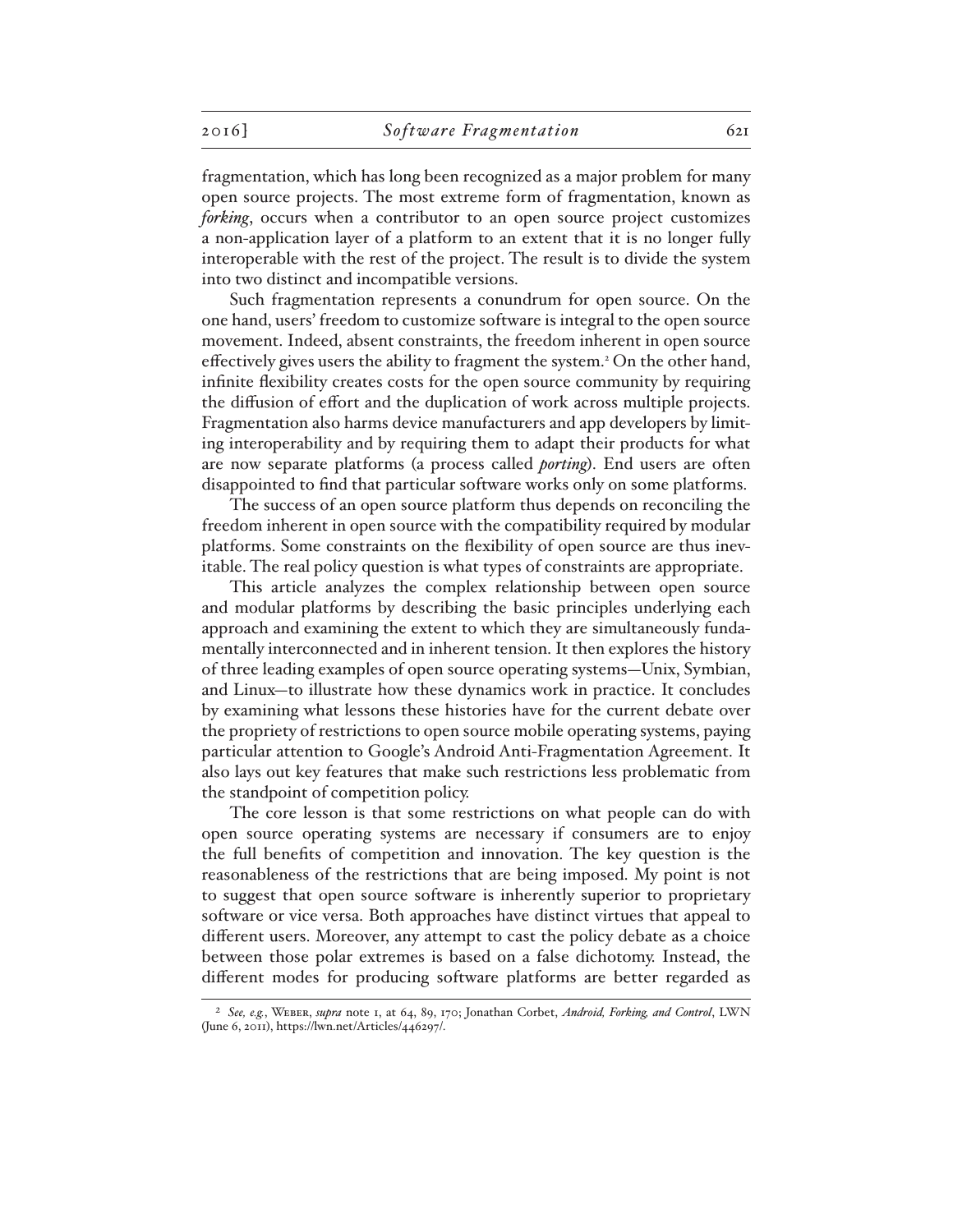occupying different locations along a continuum that runs from completely unrestricted open source to completely proprietary closed source. Indeed, companies may even choose to pursue hybrid strategies that occupy multiple locations on this continuum simultaneously. The diversity of advantages associated with these different approaches suggests that consumers benefit if different companies are given the latitude to experiment with different governance models, with the presence of one open source platform serving as an important competitive safety valve. Moreover, the analytical framework suggests that a completely open source platform represents an ideal type that is inherently unrealistic. The fact that open source platforms are subject to some constraints is thus not inherently problematic. The proper role for competition policy is to provide a framework for determining when such constraints are reasonable.

> I. The Conceptual Underpinnings of Open Source and Modular Platforms

Understanding the simultaneous connection and tension between open source and modular platforms requires an appreciation of the principles underlying each concept.

## *A. Open Source*

Open source software is often put forth as a new paradigm in software production. Computer programs can be distributed in two forms.<sup>3</sup> The first is known as *source code*, which is written in a programming language such as Pascal or Fortran, to use two dated examples that have been replaced by newer languages such as C++, Python, and Perl. Although source code is quite technical, experienced programmers can read and modify it. Source code is then compiled into *object code* or *machine language*, which consists of a series of 0s and 1s. Object code can be read by computers, but cannot be easily read by human beings.

One of the main triggers for the open source movement was software companies' practice of attempting to protect their software by distributing it only as object code and refusing to release the source code. These companies also copyrighted their code and included clauses in end-user licenses prohibiting customers from modifying it. The absence of the source code and the contractual restrictions on modifying the code made it difficult for end users who wished to customize the code to diagnose and resolve incompatibility problems.

<sup>3</sup> The foregoing discussion draws on Fabrizio Marrella & Christopher S. Yoo, *Is Open Source Software the New Lex Mercatoria?*, 47 Va. J. Int'l L. 807, 809–11 (2007).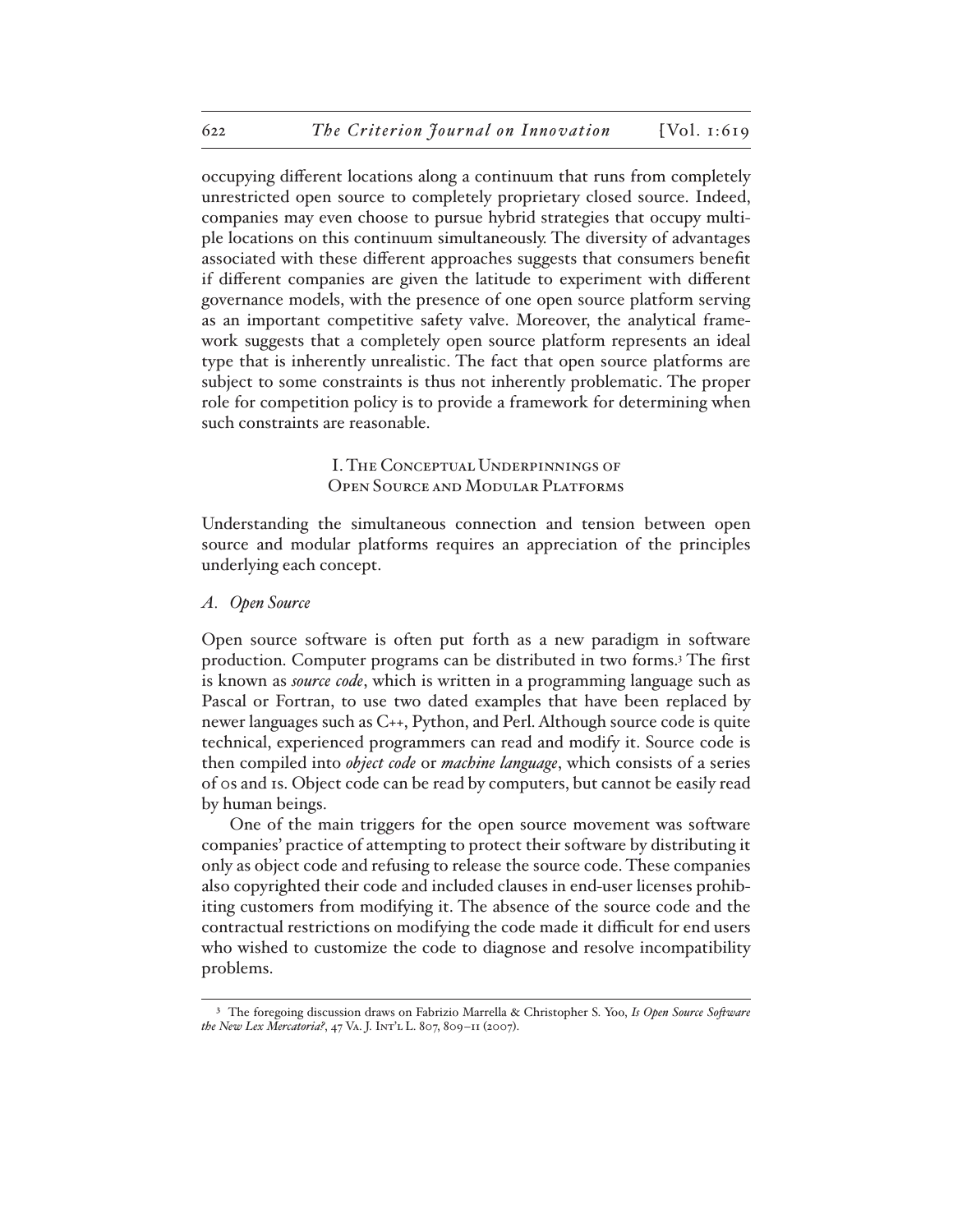Frustration over the inability to customize code led to the open source movement. Although numerous definitions of what constitutes open source exist, they generally agree that all software should be distributed with its source code or that the source code should be made available on request. Open source definitions also generally share the requirement that end users be permitted to modify the code and distribute their modifications. Beyond these basic commitments, open source exhibits considerable variation. For example, the GNU Public License (GPL) contains a *viral* provision that requires that any code that is combined with GPL-licensed code to be governed by the GPL. Because the GPL enforces openness through copyright licenses, the viral provisions are sometimes called *copyleft* requirements. Other open source licenses, such as those used by Berkeley and Apache, take a more academic approach, simply requiring that any modification provide clear notice of the changes and give appropriate credit to the creators of the original code. Other variants exist as well, with the Open Source Initiative currently listing seventy-eight approved licenses.

The existence of multiple licenses reflects a divergence of philosophies within the open source movement.<sup>4</sup> Some early movement pioneers, such as Richard Stallman, emphasize the freedom to tinker and rely on the viral copyleft provisions to prevent proprietary and open source software from being combined. Others, such as Bruce Perens and Eric Raymond, adopt a less hostile, more pragmatic approach that permits open source and proprietary software to be combined.

Beyond these formal attributes, open source projects depend on a vibrant community of developers willing to volunteer their time to improve and extend the project. The belief is that opening up the opportunity to improve the code to the entire user base will increase the total number of personhours devoted to the project and will enable problems to be identified and fixed more rapidly. This spirit has been captured by Eric Raymond in a claim dubbed Linus's Law: "Given enough eyeballs, all bugs are shallow."5

#### *B. Modular Platforms*

One of the biggest problems confronting any major software project is how to coordinate the various teams working on different parts of the system. One of the most famous examples arose when IBM was developing the

<sup>4</sup> *See, e.g.*, Chris DiBona, Sam Ockman & Mark Stone, *Introduction*, *in* Open Sources: Voices from the Open Source Revolution 8–9 (Chris DiBona, Sam Ockman & Mark Stone eds., O'Reilly 1999), https:// smaldone.com.ar/documentos/libros/opensources.pdf [hereinafter Open Sources]; David McGowan, Legal Implications of Open-Source Software, 2001 U. ILL. L. Rev. 241, 260-65; Bruce Perens, *The Open Source Definition*, *in* Open Sources, *supra*, at 79–80; Richard Stallman, *The GNU Operating System and the Free Software Movement*, *in* Open Sources, *supra*, at 31, 37.

<sup>5</sup> Eric S. Raymond, The Cathedral & the Bazaar: Musings on Linus and Open Source by an Accidental Revolutionary 27 (O'Reilly 1999).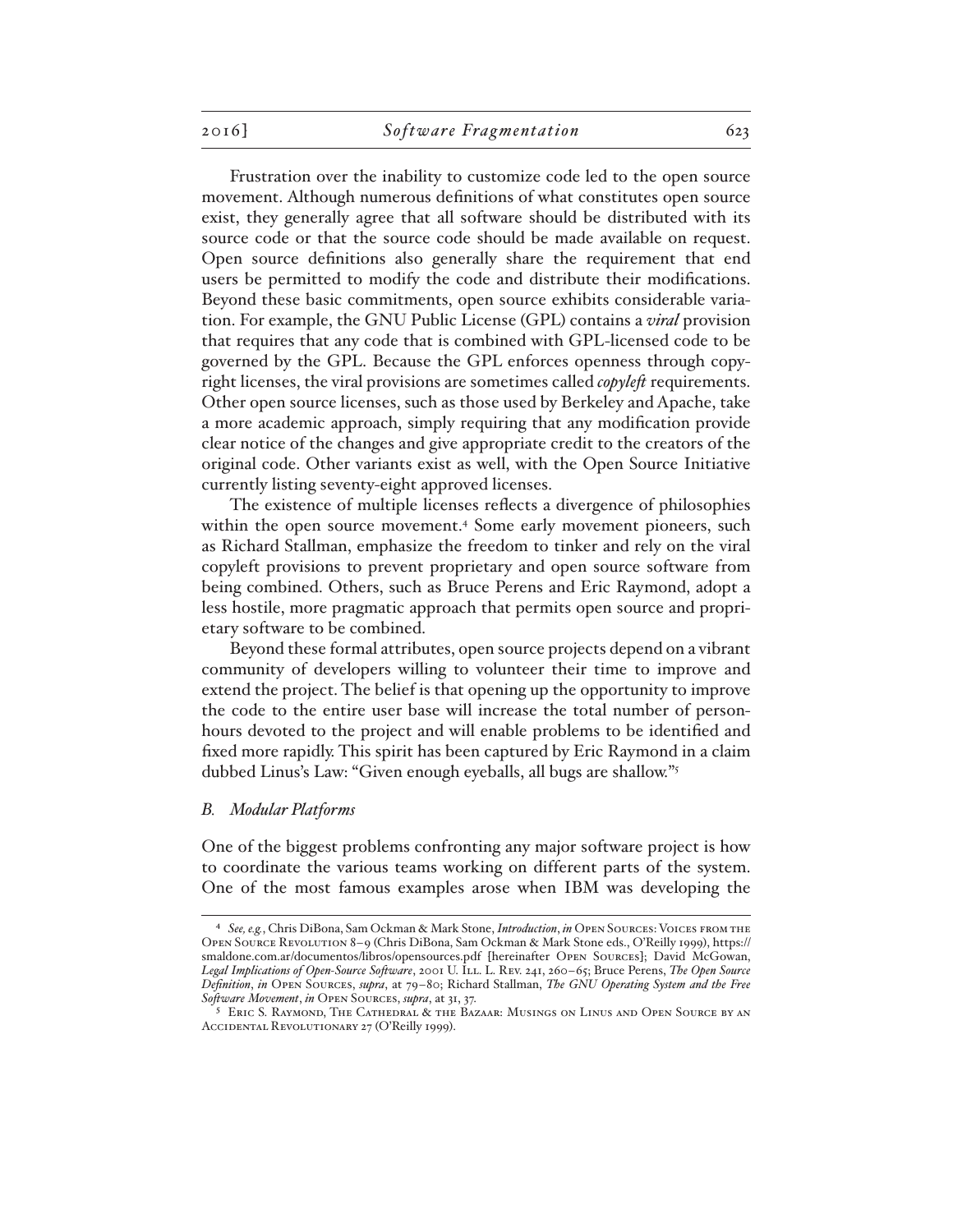System/360 computer. To make sure that the entire team understood the full intricacies of the design, the project managers required that every programmer maintain a workbook documenting all of the other parts of the system. In just six months, the workbook was five feet long and required filing of 150 pages of updates each day. Worse yet, even when the project was running behind, managers found that adding more personnel actually slowed the project down. This insight has led to the coining of what is known as Brooks's Law, which holds that "adding manpower to a late software product makes it later."6

In addition, one of the hallmarks of a complex system is the way that components can interact with one another in unexpected ways.7 Validating a complex system requires testing every possible combination of states of the world that each of the various components of the system could possibly occupy. If the number of interdependencies is large, the number of unique combinations of parameters that must be tested can rapidly become immense, particularly if each component is permitted to occupy a large number of states.<sup>8</sup> The problem becomes even more difficult if the interdependencies form a circuit that recursively loops back onto itself (for example, if task *A* depends on task *B*, which in turn depends on task *C*, which depends on task *A*). When that is the case, testing requires exploring not only every possible combination of states of the world, but also cycling through iterations until each combination reaches stability.

The traditional approach to managing the inherent complexity of large software projects is for a single actor to coordinate and control all of the design teams working on a project, and to use managerial processes to ensure that the communication and testing needed for proper integration of the design occurs. The tightness of the control means that most firms either produce components themselves or maintain strict control over any third parties on which they rely to produce components of the overall system.

A new approach has emerged that replaces the strong integrated design with a *modular architecture*. Modular architectures minimize system complexities by defining the modules so that highly interdependent tasks are clustered within the same module.9 Cross-module interdependencies are limited by requiring that modules interact with one another solely through

<sup>6</sup> Frederick P. Brooks, Jr., The Mythical Man-Month: Essays on Software Engineering 31 (Addison-Wesley 1975).

<sup>7</sup> The analysis of modularity draws on Christopher S. Yoo, *Modularity Theory and Internet Policy*, 2016 U. Ill. L. Rev. I.

<sup>8</sup> Edsger W. Dijkstra, *The Structure of the "THE"-Multiprogramming System*, Comm. ACM, May 1968, at 341, 344 (1968).

<sup>9</sup> For the classic statement, see Herbert A. Simon, *The Architecture of Complexity*, 106 Proc. Am. Phil. Soc'y 467 (1962).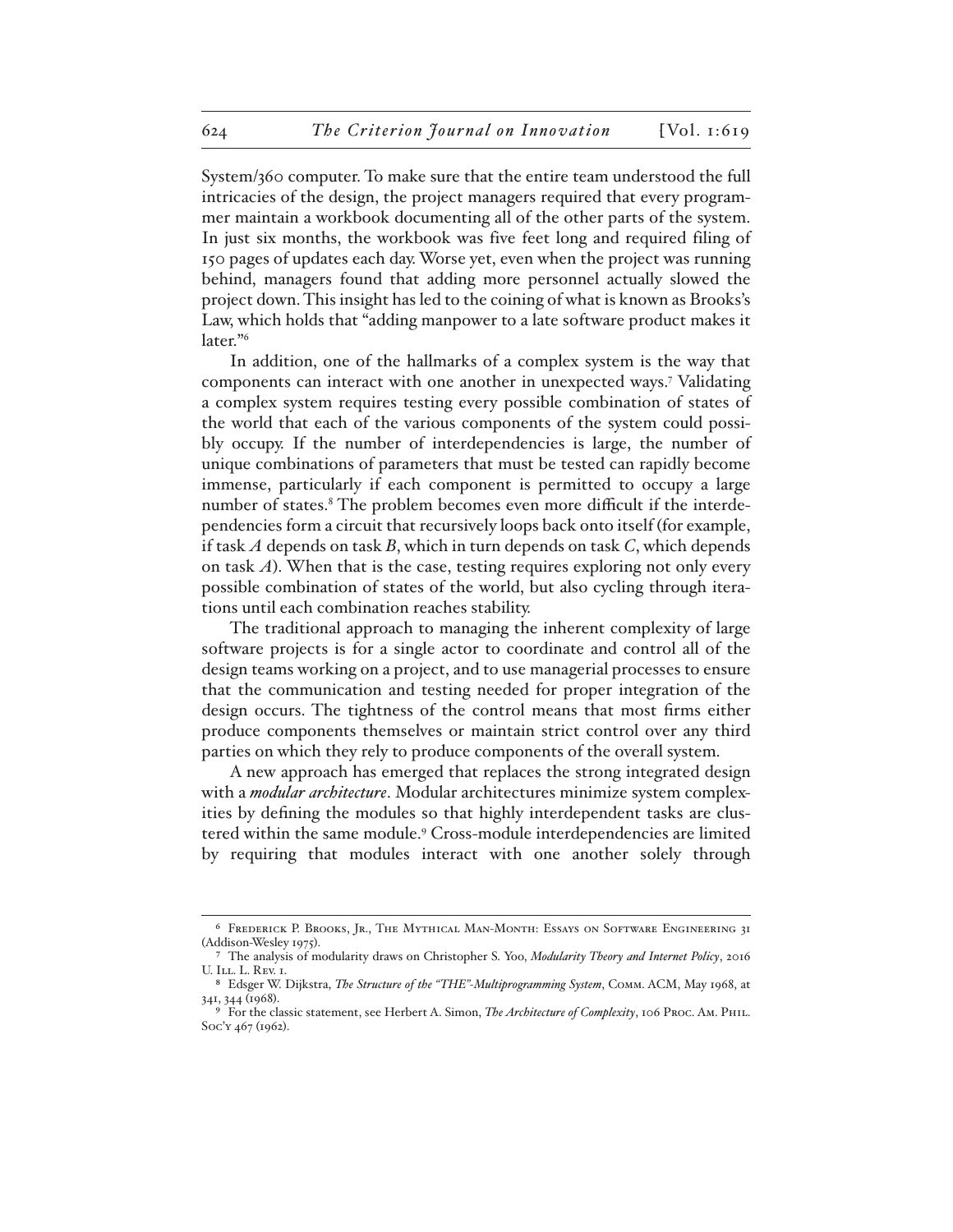predetermined interfaces that strictly cabin the amount of information that can pass between modules, the details of which are often defined in open standards.<sup>10</sup>

The existence of these standardized interfaces minimizes the need for firms producing components to coordinate with one another. So long as a component manufacturer conforms to the standard, any third party can produce compatible components. All of the information needed to coordinate with other modules is embodied in the standards. This allows third parties to work on different components of the same system without needing to worry that any changes made to any one component might create ripple effects throughout the entire system. Moreover, it allows multiple teams working in parallel to experiment with different technical ways to implement a particular module, allowing greater latitude to experiment with different solutions and faster innovation.

## II. The Complex Relationship Between Open Source and Modular Platforms

Open source and modularity are both recognized as important underpinnings of the modern Internet economy. Indeed, modularity is often identified as a critical success factor for any open source project. As Linux founder Linus Torvalds succinctly noted, the open-source development model depends on "hav[ing] a system which is as modular as possible," because without modularity, "you can't easily have people working in parallel," and "I would have to check every file that changed."

A closer examination reveals that the relationship between open source and modular platforms is more complex than this simple statement would lead one to believe. Although open source cannot exist without modularity, the infinite flexibility inherent in open source exists in uneasy tension with the strict structural requirements upon which modular platforms depend.<sup>12</sup>

<sup>10</sup> D.L. Parnas, *On the Criteria To Be Used in Decomposing Systems into Modules*, Comm. ACM, Dec. 1972, at 1053.

<sup>11</sup> Linus Torvalds, *The Linux Edge*, *in* Open Sources, *supra* note 4, at 101, 108. For academic studies of the link between modularity and open source, see, for example, FELLER & FITZGERALD, *supra* note 1, at 76–79; Weber, *supra* note 1, at 172–74; Carliss Y. Baldwin & Kim B. Clark, *The Architecture of Participa*tion: Does Code Architecture Mitigate Free Riding in the Open Source Development Model, 52 MGMT. SCI. 1116 (2006); Andrea Bonaccorsi & Cristina Rossi, *Why Open Source Software Can Succeed*, 32 Res. Pol'y 1243, 1247 (2003);Vishal Midha & Prashant Palvia, *Factors Affecting the Success of Open Source Software*, 85 J. Sys. & SOFTWARE 895, 903 (2012).

<sup>&</sup>lt;sup>12</sup> The discussion that follows draws heavily on the superb analysis in WEBER, *supra* note 1. For other important accounts, see Feller & Fitzgerald, *supra* note 1; DiBona, Ockman & Stone, *supra* note 4.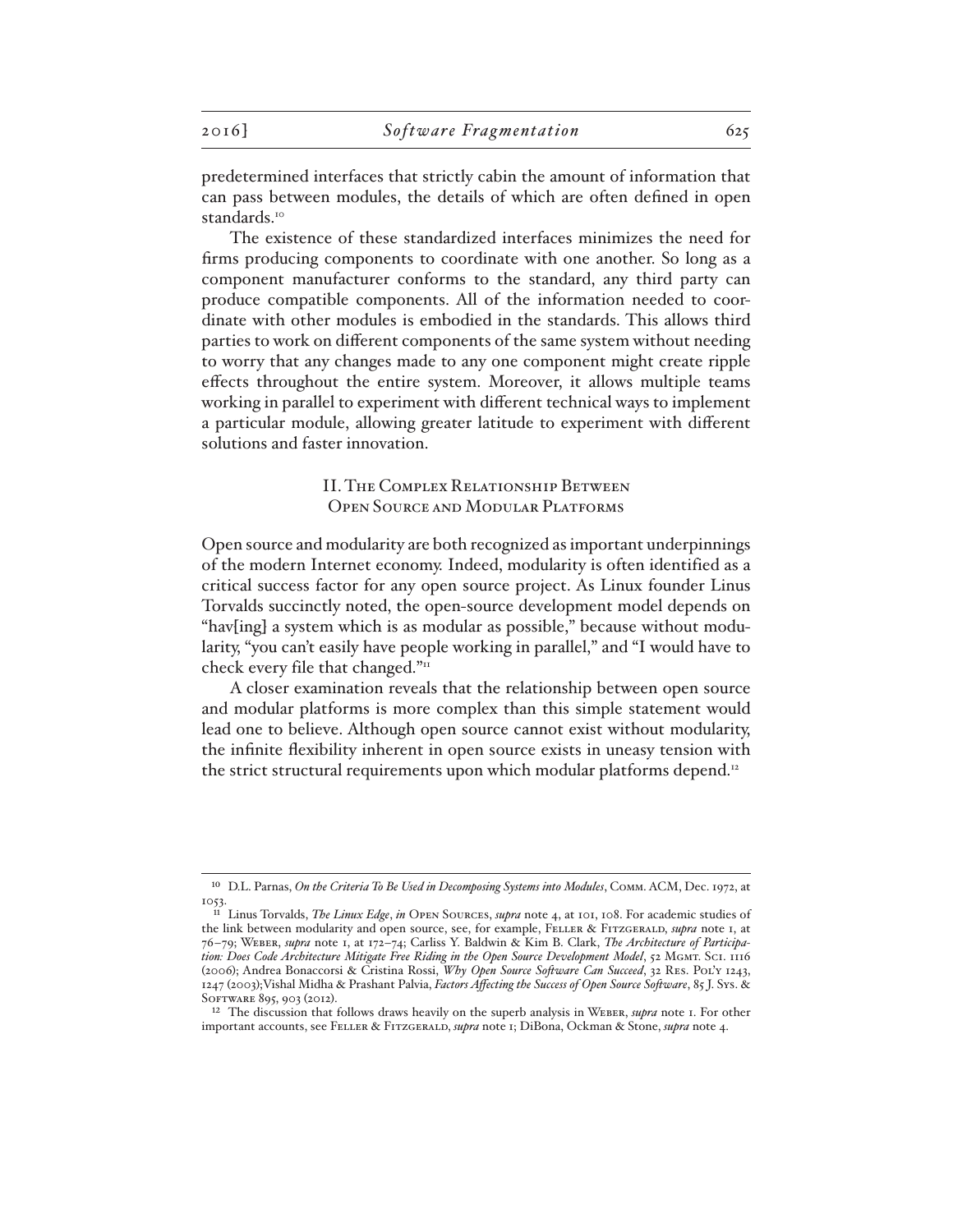## *A. The Synergies Between Open Source and Modularity*

Open source and modularity are widely regarded as complementary concepts. Indeed, modularity is essential for an open source project to succeed. As Torvalds's statement quoted above indicates, decomposing a larger system into subsystems connected by minimal interdependencies isolates each component in ways that make it easier for multiple groups to work on improving different components simultaneously. This allows designers to experiment with improvements to particular parts of the code without needing to continually worry about creating problems for other parts of the system.

Indeed, the rigid logical structure through which modules are interconnected is what allows multiple third parties to work on the same project. Conway's Law, which has long been recognized as a central tenet of software production, holds that the architectural structure of technical systems mirrors the organizational structure that produces them.13 This means that without the distributed nature inherent in a modular architecture, the distributed organizational production system that characterizes open source could not exist.

## *B. The Tensions Between Open Source and Modularity*

Open source advocates have acknowledged that the freedom to innovate that lies at the heart of open source software represents something of a two-edged sword. Open source inherently gives end users complete latitude to customize software as they see fit. Although such unfettered freedom is unproblematic when the code is run in isolation, it becomes more problematic when the code is supposed to interoperate with the other components of an interoperable platform. As noted earlier, modular platforms depend on standardized interfaces that predefine how different modules will interact with one another. Although one can experiment with different configurations of tasks within a module, interactions between modules must strictly adhere with the interfaces. Any code that does not conform to the modular design becomes noninteroperable with the rest of the system.

The tension between flexibility and structure can lead to two characteristic problems with open source platforms. The first is the temptation for people modifying individual components to introduce interdependencies that deviate from the modular architecture. The second is the possibility that a subgroup of an open source project may fragment the project, in extreme cases dividing into two distinct and incompatible branches in a phenomenon called *forking*.

<sup>&</sup>lt;sup>13</sup> Melvin E. Conway, *How Do Committees Invent?*, DATAMATION, Apr. 1968, at 28, 31.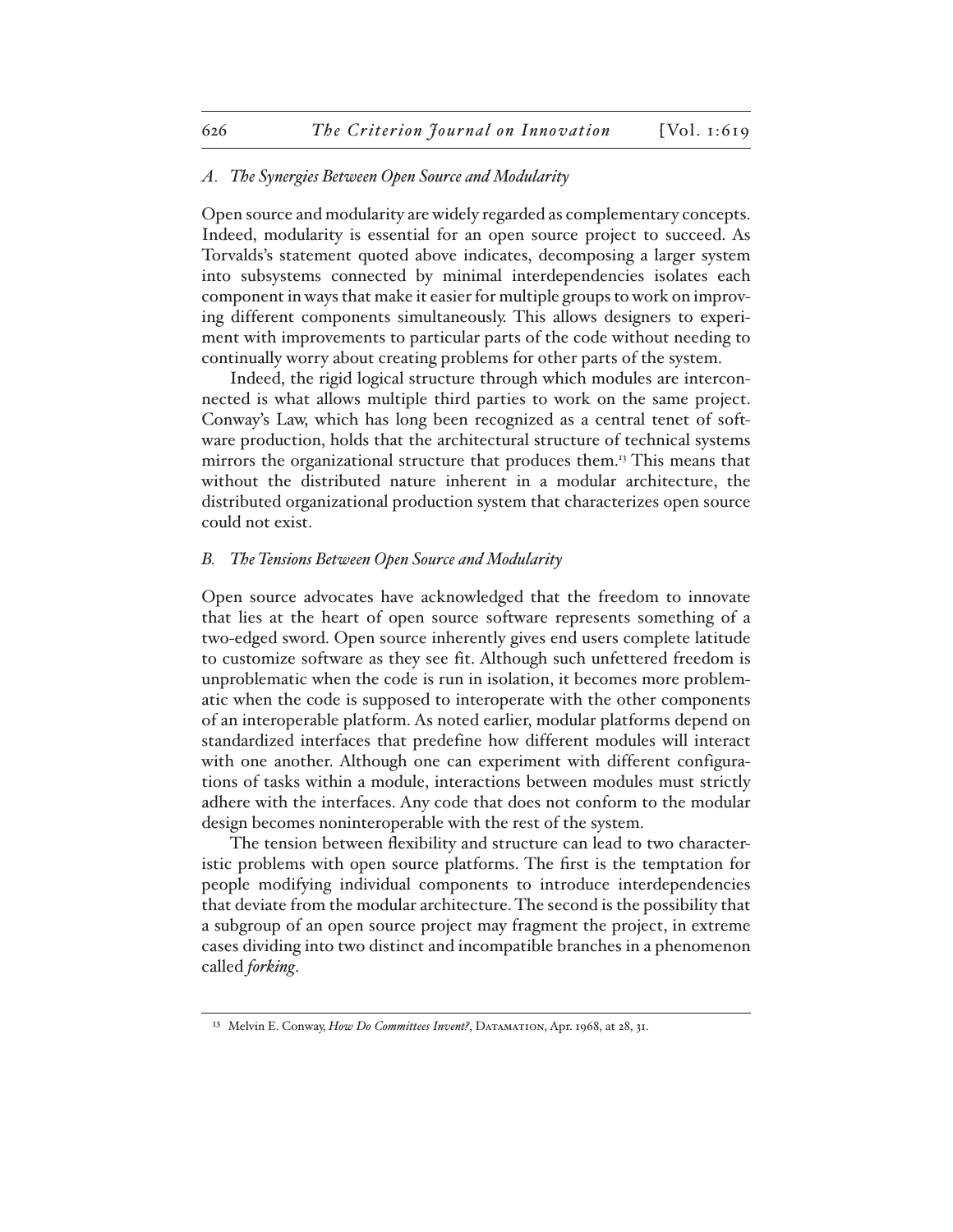## *1. The Temptation to Create Noncompliant Modules and the Need for Testing*

As noted earlier, the key design feature of a modular architecture is the clustering of highly interdependent tasks within the same module and ensuring that the interdependencies that are supposed to be encapsulated within that module do not affect other modules. The key to ensuring that these interdependencies remain isolated within a module is to design the module interfaces so that they contain only information associated with interdependencies that are permitted by the design, and to require that other modules restrict themselves to interacting only with the information made visible by the interface. All information about other independencies remains hidden within the module.

The tradeoff inherent in this approach means that "designers will lose the ability to explore some parts of the space of designs—in effect, the architects will restrict the search, declaring some parts of the design space to be out of bounds."14 More specifically, the generality inherent in modularity inevitably leads to a degree of inefficiency.<sup>15</sup> There will inevitably be occasions where one module finds that the most efficient way to solve the problem at hand would be to refer to information contained in an adjacent module, despite the fact that that information is excluded from the module interface and is thus associated with an interdependency that is supposed to remain encapsulated within the module. Moreover, generality requires incurring the cost to support features that particular implementations may never need.

The inefficiency and inflexibility inherent in this result led early scholars to denounce the use of modular interfaces as "radical."16 Over time, these critics began to concede that using information hiding to implement modularity created real benefits.<sup>17</sup> This concession does not eliminate the reality that inefficiency remains an irreducible part of any modular platform, and that open source module developers have both the ability and the incentive to access information associated with interdependencies that they are not supposed to take into account. This dynamic explains why the number of interdependencies among Linux modules has increased exponentially with each release.<sup>18</sup>

<sup>14</sup> 1 Carliss Y. Baldwin & Kim B. Clark, Design Rules: The Power of Modularity 68–69 (MIT Press 4th ed. 2000).

<sup>15</sup> William C. McGee, *Generalization: Key to Successful Electronic Data Processing*, 6 J. ACM 1, 2 (1959); David D. Clark, *Modularity and Efficiency in Protocol Implementation* 16 (Network Working Group Request for Comments 817, 1982), http://tools.ietf.org/pdf/rfc817.

<sup>16</sup> Brooks 1975, *supra* note 6, at 78.

<sup>17</sup> Frederick P. Brooks, Jr., The Mythical Man-Month: Essays on Software Engineering 31 (AddisonWesley 20th anniversary ed. 1995).

<sup>18</sup> Feller & Fitzgerald, *supra* note 1, at 176.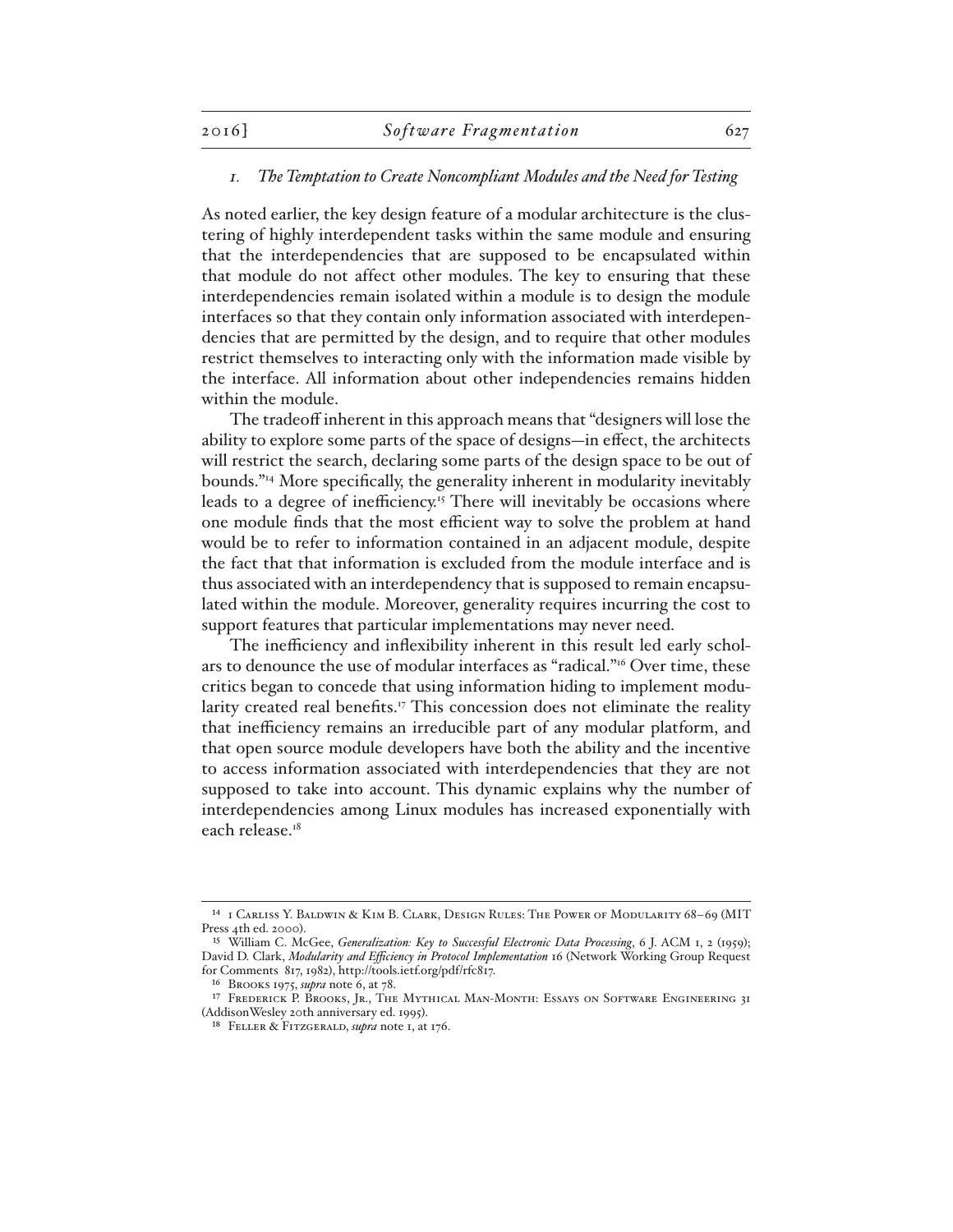A recent dispute between Skyhook Wireless and Google provides an apt illustration of these dynamics.19 Both Skyhook and Google provide location services, which are apps that identify the latitude and longitude coordinates for the location of the device. Location services determine geolocation data from one of three sources: (1) global positioning satellites (GPS), (2) WiFi access points whose locations have been stored in a manually compiled database, and (3) triangulation on cell tower locations. Of these three, GPS is considered the most accurate, but is typically slower than the other methods.20 All location services incorporate the data that they collect into the existing databases. Because GPS data is considered more accurate, the Android GPS application programming interface (API) separately reports data collected from GPS, WiFi, and cell towers to give developers that rely on this data a clear understanding of its quality.<sup>21</sup>

Both Google and Skyhook use all three methods to determine the location of a mobile device. Motorola was considering including Skyhook's location service, known as XPS, into one of its devices. Google carefully differentiates between location data based on GPS and location data derived from network information, such as the location of WiFi access points and cell towers.<sup>22</sup> XPS, however, reported both GPS-based and network-based data together.23 When Google found out about these plans, it informed Motorola that XPS's location services did not comply with the Android compatibility standard, although it did make clear that Motorola was free to include Skyhook if XPS was modified to stop returning network-based data into the GPS database.<sup>24</sup> Eventually, Motorola removed XPS from its devices.<sup>25</sup> Skyhook sued Google for intentional interference with contacts and business relationships. The Massachusetts Superior Court granted summary judgment in favor of Google on all counts.<sup>26</sup>

Modularity theory provides a clear basis for understanding why the court's decision was correct. To function properly, every module must be able to trust that all of the information being sent by other modules comprising the system complies with the design architecture. To ensure that is the case, some means must exist for identifying and excluding noncompliant modules. Compliance and testing mechanisms ensure that each module can rely on the fact that all of the other modules are operating in the manner specified by the design.

<sup>19</sup> Skyhook Wireless, Inc. v. Google, Inc., 30 Mass. L. Rptr. 417 (Super. Ct. 2012), *aff 'd*, 19 N.E.2d 440 (Mass. App. Ct. 2014).

<sup>20</sup> *Id.* at 418.

<sup>21</sup> *Id.* at 418–19, 421.

<sup>22</sup> *Id.* at 418. 23 *Id.* at 419.

<sup>24</sup> *Id.* at 425.

<sup>25</sup> *Id.* at 420–24.

<sup>26</sup> *Id.* at 418, 424, 427.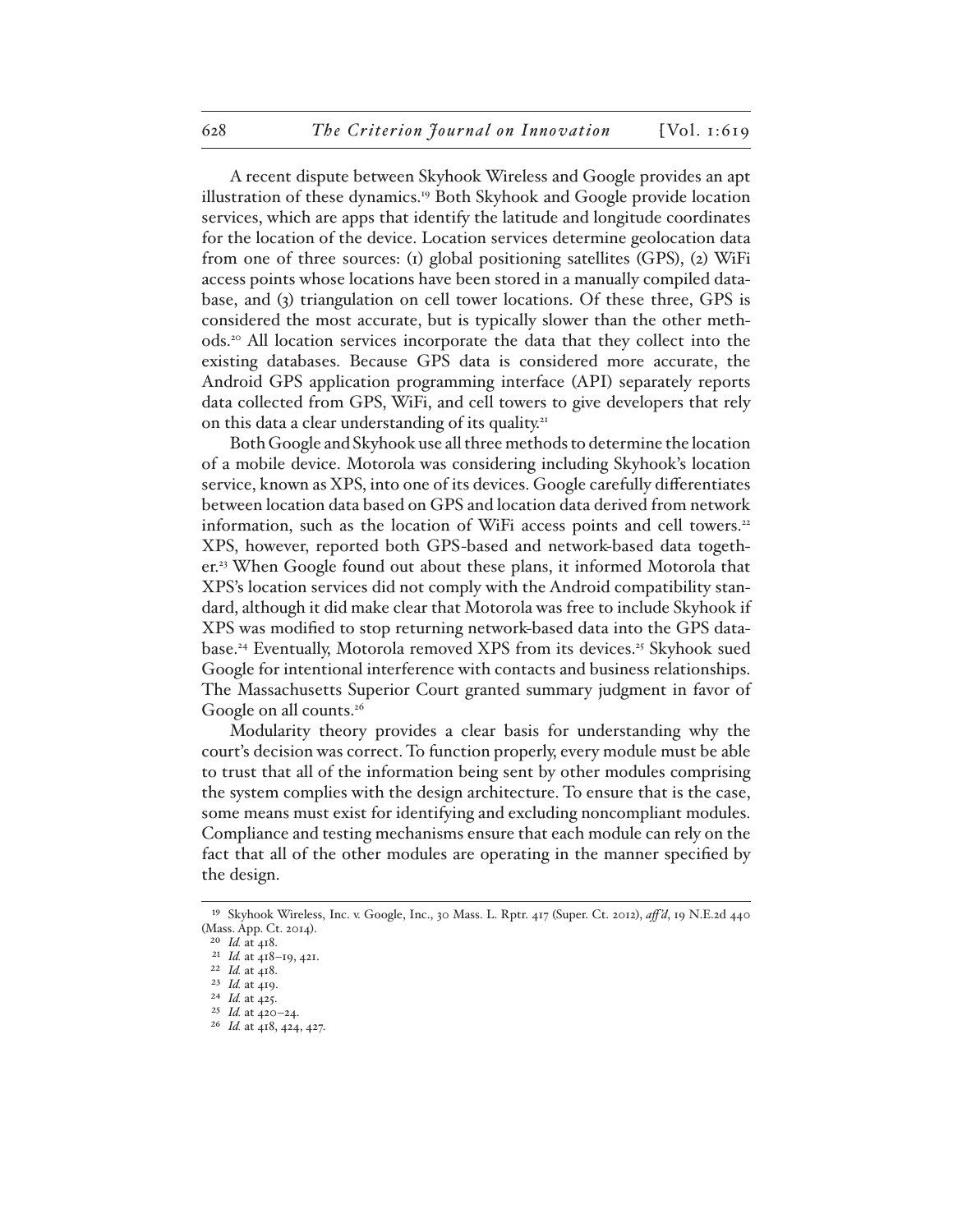When a mobile platform is proprietary, the subgroups designing individual modules rely on the command and control apparatus of the company to ensure that this is the case. In contrast, when a mobile platform is open, there is no single actor exercising control over all of the modules. Instead, the activities of the different modules are coordinated by the information structure of the architecture rather than a firm. Modules must restrict themselves to sending only the information that the other modules expect if the architecture is to function properly. All actors participating in an open platform depend on the presence of some governance mechanism for ensuring that all of the components created by the various third-party providers comply with the architecture.27 Thus, exclusion of a noncompliant app from the system should not automatically be regarded as a sign of anticompetitive or improper behavior. On the contrary, it may be a necessary part of any open architecture.

#### *2. Fragmentation*

The flexibility inherent in open source software can give rise to a problem more severe than noncompliant modules. Sometimes participants in open source projects go beyond tinkering with the design of individual modules and take the architecture in a fundamentally new direction. In extreme cases, the divergence can create a *fork* in the open source project that causes the project to divide into two different and noninteroperable branches, each pursuing its own path.

Some forms of fragmentation or differentiation are not without redeeming qualities. For example, forking may represent a diversity of interests, typified by the fact that even-numbered Linux are experimental releases filled with new features that have not been fully debugged, while odd-numbered Linux releases constitute stable resales that have been thoroughly tested. The former is designed to appeal to sophisticated developers interested in conducting research on the cutting edge, while the latter is intended to meet the needs of commercial and less sophisticated users who are more interested in reliability and ease of use. Moreover, forking can allow third parties to reinvigorate open source projects that are stuck in inefficient designs. More importantly, the flexibility integral to the open source movement in effect gives users the fundamental ability to fragment or fork.

<sup>&</sup>lt;sup>27</sup> This article focuses primarily on the governance mechanisms for basic services (such as the desk clock, browser, and calendar) associated with the Android Anti-Fragmentation Agreement (AFA), discussed at greater length below. The GPS functions at issue in the *Skyhook* case are higher-level functions that are governed by another device known as the Mobile Applications Distribution Agreement (MADA). Despite this difference, the *Skyhook* case still illustrates the incentives to create noncompliant modules and the need to create some governance mechanisms to protect the developer and user communities against any components that deviate from the architecture.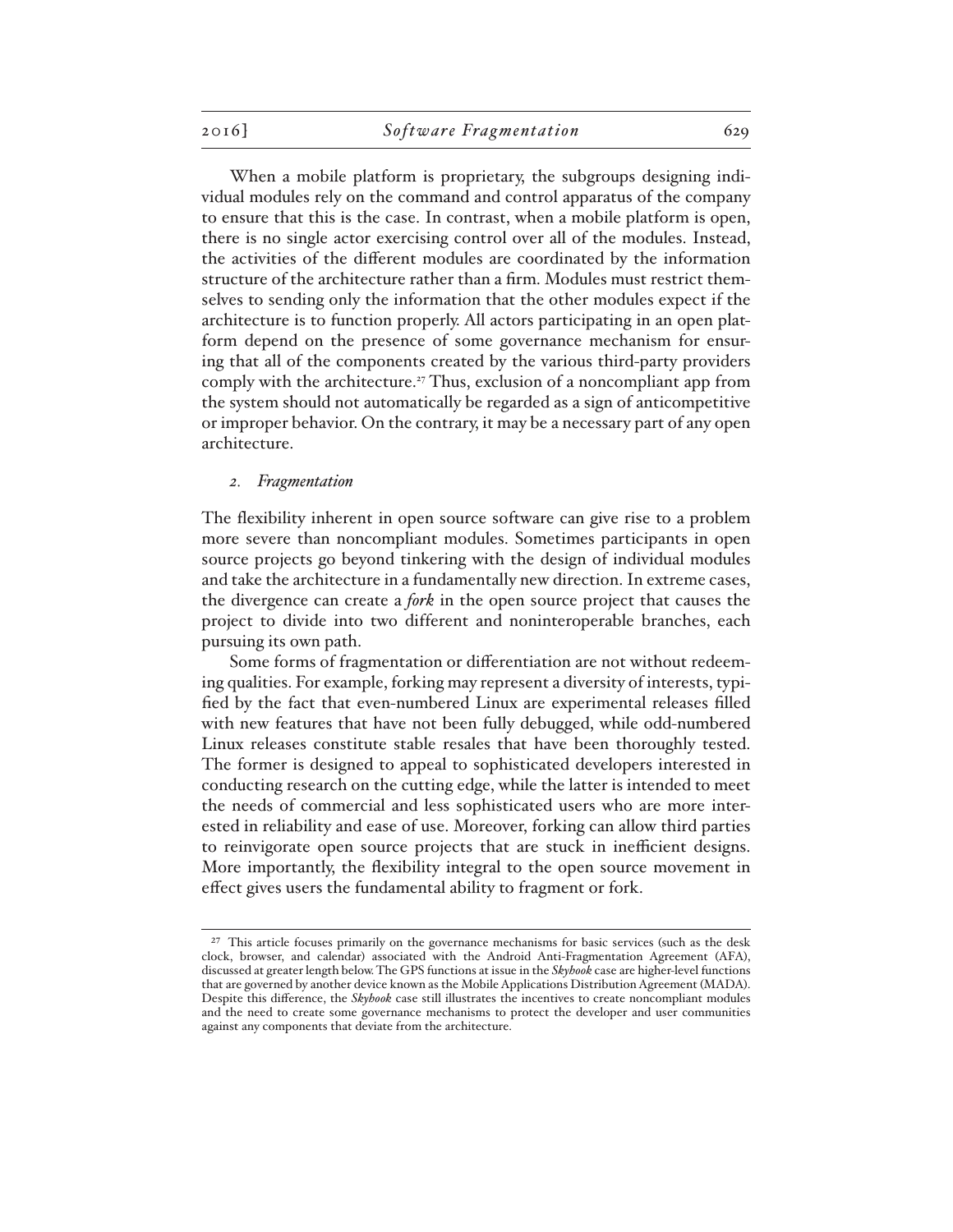At the same time, fragmentation can greatly impede the likely success of an open source project. Fragmentation can force app developers to develop different version for each noncompliant module, a process called porting. Dividing an open source project into separate forks forces what was once a single community working on one project to divide its energy and duplicate efforts across two separate projects. In addition, the community developing apps for the operating system must now spend the time and effort to make sure that their products are compatible with both branches of the fork. Developers would ideally prefer to operate in an environment in which they can "write once, run anywhere." Excessive fragmentation and noninteroperability would frustrate their ability to do so.

The tension represents what Martin Libicki has called the "fundamental contradiction" between open source and modularity:

The more open the system, the more it can be modified by vendors and users to their own ends, which is good. The more a system is modified, however, the more likely that the modifications will be nonstandard. With many nonstandard versions of UNIX available, software vendors need to disperse (perhaps dissipate) their software efforts among many systems, leading to fewer pieces of software available to any one system. . . . This result reduces choice, which is bad.28

#### *3. Mechanisms for Resolving These Tensions: Testing and Governance*

How do open source projects manage the inherent tension between open source and modularity? Whereas open source implies flexibility and freedom, modularity requires a highly structured and restrictive environment to ensure conformity with the architecture and to provide a sufficiently stable platform for the developer community. What keeps open source projects from fragmenting in an inefficient manner?

As an initial matter, some open source communities rely on a series of informal governance mechanisms to maintain their projects' coherence. For example, open source communities have typically produced a fairly strong norm against forking. In the words of Eric Raymond, "There is strong social pressure against forking projects. It does not happen except under plea of dire necessity, with much public self-justification, and with a renaming."<sup>29</sup> Furthermore, the incentives confronting a person considering whether to create a fork can be quite daunting. All participants in the new fork would be part of a smaller community, which would mean fewer collective benefits and a greater obligation to do work. The magnitude of these liabilities increases

<sup>&</sup>lt;sup>28</sup> MARTIN C. LIBICKI, INFORMATION TECHNOLOGY STANDARDS: QUEST FOR THE COMMON BYTE 47 (Digital Press 1995).

<sup>29</sup> Feller & Fitzgerald, *supra* note 1, at 96.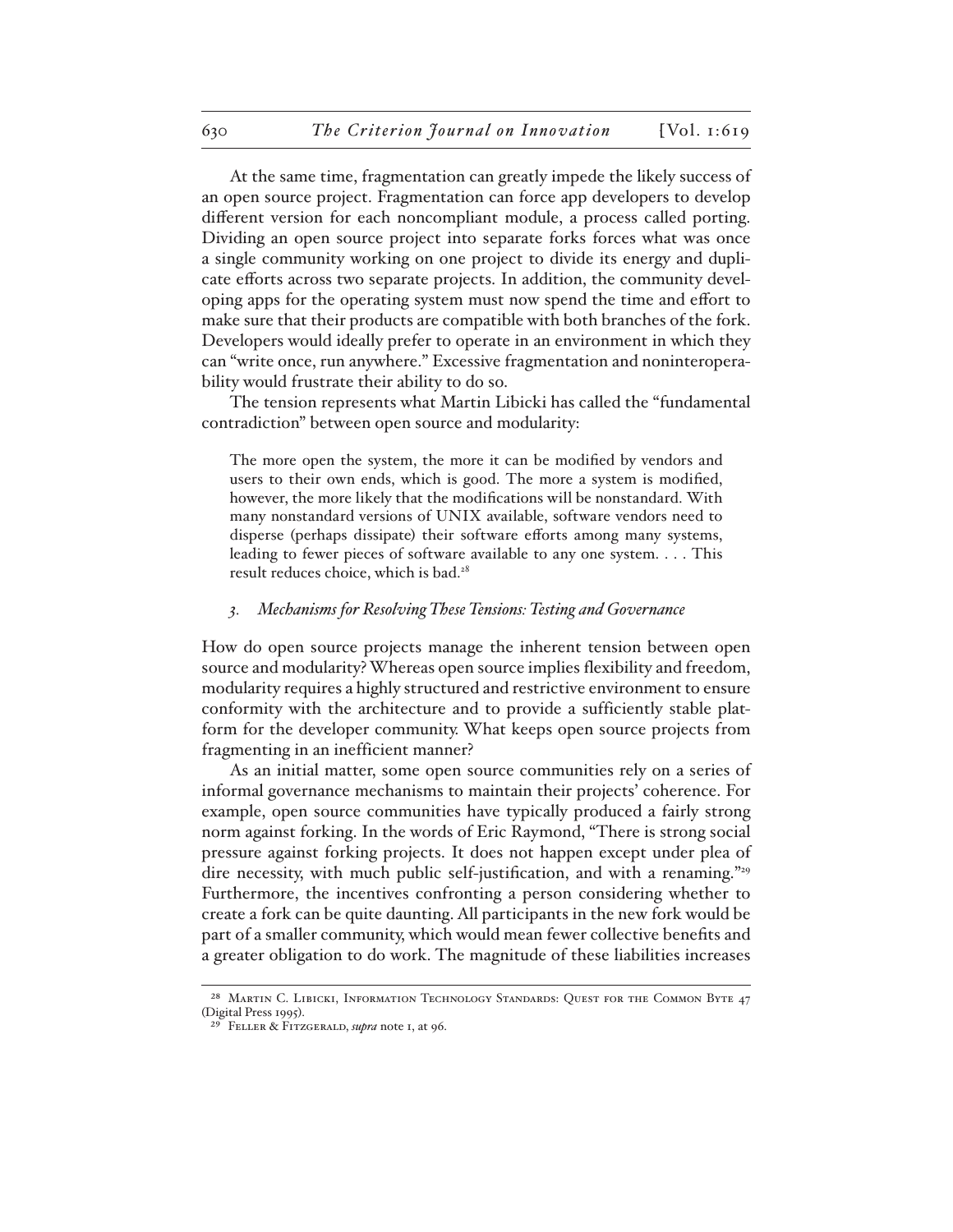when the existing open source project that is being forked is large. Moreover, if the new fork does not attract sufficient followers, it will fail.

Though important, these informal mechanisms are too weak to ensure coherent management of an open source project. With respect to noncompliant modules, modularity theorists regard the existence of a system for testing and verifying the performance of other components as an essential part of any modular system. Harvard Business School professors Carliss Baldwin and Kim Clark note that "the testable, verifiable dimensions of the module are the foundation that supports arm's length-contracts and market transactions" and that "without tests, there is no way to know what is being bought or sold."30

To prevent excessive fragmentation, most open source projects rely on some form of strong formal governance. This comes as a surprise to many observers. The mythology holds that open source projects consist of widely dispersed communities organized from the bottom up, within which all members make their own small contributions to the overall project, excellence is determined by peer review and who works the hardest, and the community adopts the pragmatic and meritocratic position of "letting the code decide."

In practice, open source projects operate in a much more concentrated and hierarchical manner. In fact, studies have indicated that 85 percent to 90 percent of contributed code is discarded.<sup>31</sup> Another study indicated that ten developers (less than 0.1 percent of the overall universe of developers) contribute almost 20 percent of the code base for each project.<sup>32</sup>

Decisions about which contributions are accepted are made in a similarly hierarchical manner. For example, the oft-cited article by Harvard Business School professor Josh Lerner and Nobel laureate Jean Tirole noted that open source projects are characterized by "a strong centralization of authority."<sup>33</sup> Another early commentator noted, "Open source may sound democratic, but it isn't. Leaders of the best-known Open Source development efforts often explicitly stated that they function as dictators."34

In fact, the term dictator has been used to describe the leadership of a wide variety of open source projects, such as Linux and Python (although in

<sup>30</sup> Baldwin & Clark, *supra* note 14, at 380.

<sup>31</sup> Marshall Kirk McKusick, *Twenty Years of Berkeley Unix: From AT&T-Owned to Freely Redistributable*, *in* Open Sources, *supra* note 4, at 31; Audris Mockus, Roy T. Fielding & James Herbsleb, *A Case Study*  of Open Source Software Development: The Apache Server, *in* PROCEEDINGS OF THE 22ND INTERNATIONAL CONFERENCE ON SOFTWARE ENGINEERING 263 (2000).

<sup>32</sup> Rishab Aiyer Ghosh & Vipul Ved Prakash, *The Orbiten Free Software Survey*, First Monday (July 3, 2000), http://www.firstmonday.org/ojs/index.php/fm/article/view/769/678.

<sup>33</sup> Josh Lerner & Jean Tirole, *Some Simple Economics of Open Source*, 50 J. Indus. Econ. 197, 221 (2002). 34 Nikolai Bezroukov, *Open Source Software Development as a Special Type of Academic Research (Critique of Vulgar Raymondism)*, First Monday (Oct. 4, 1999), http://firstmonday.org/article/view/696/606.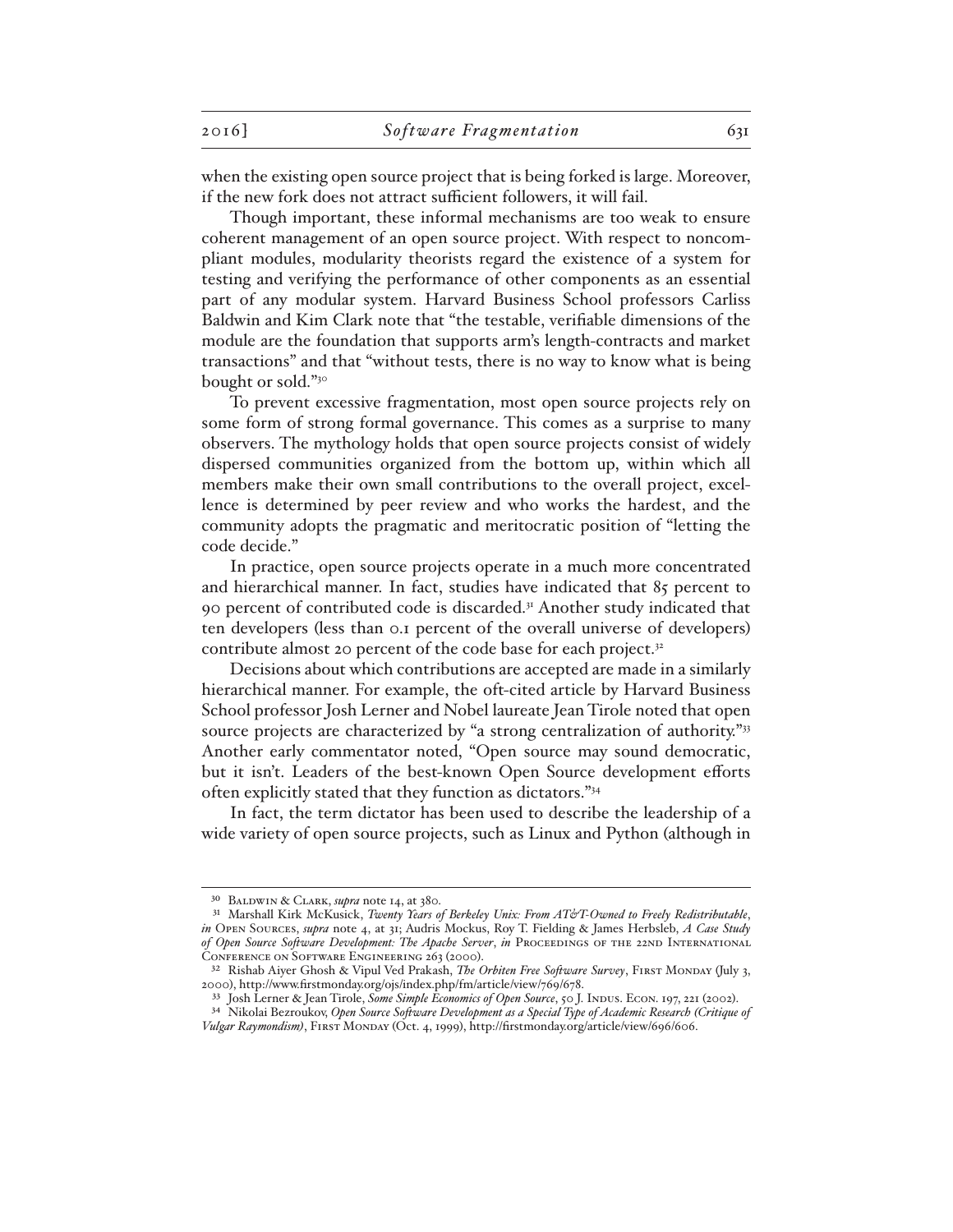Linux, Torvalds has delegated a great deal of authority to two lieutenants).35 Perl has developed a rotating dictatorship, in which authority is passed among a small inner circle of Perl developers,36 with Perl creator Larry Wall serving as the final arbiter.37 Even the Apache server project, which has been called "as close to a democracy as one is likely to find in software development," is controlled by two dozen developers, all of whom wield veto power.38 Many other open source projects are governed by a foundation.

Linux creator Linus Torvalds explicitly acknowledges that the control provided by Linux's hierarchical governance structure allows him to take bolder action: "the fact that there is one person who everybody agrees is in charge (me) allows me to do more radical decisions than most other projects can allow."39 Conversely, Unix collapsed in large part because no user group or actor had the authority to make decisions for the platform.

The presence of such governance hierarchies is fundamentally at odds with the collectivist mantle in which the open source movement tends to wrap itself. Eric Raymond famously analogized the differences between proprietary and open source software to the differences between a cathedral and a bazaar. Like proprietary software, cathedrals are top-down projects "carefully crafted by individual wizards or small bands of mages working in splendid isolation, with no beta to be released before its time."40 Open source communities, in contrast, are more like bazaars: great babbling marketplaces "of differing agendas and approaches," bustling about in apparent confusion.41

As the presence of strong hierarchies reveals, the truth lies somewhere in between. The presence of strong formal governance reveals that the so-called bazaar has many cathedral-like qualities and that the sharp distinction between cathedrals and bazaars may represent a false dichotomy.42 Even the most free-wheeling environments must have some rules and means for settling disputes, particularly if they must conform to a strict set of architectural rules in order to preserve interoperability. Moreover, the type of open source license can affect the strength of the governance mechanism. The viral copyleft provisions of the GPL ensure that any noninteroperable customizations will be available to the developer and user community. Consequently,

<sup>35</sup> DiBona, Ockman & Stone, *supra* note 4, at 12 (calling Linux a "benign dictatorship"); Guido van Rossum, *Origin of BDFL*, ARTIMA WEBLOGS: ALL THINGS PYTHONIC (July 31, 2008), http:// www.artima. com/weblogs/viewpost.jsp?thread=235725 (referring to the founder of Python as "benevolent dictator for life").

<sup>36</sup> Weber, *supra* note 1, at 92.

<sup>37</sup> Feller & Fitzgerald, *supra* note 1, at 91.

<sup>38</sup> Malcolm Maclachlan, *Panelist Describe Open Source Dictatorships*, TECHWEB (Aug. 12, 1999), http://web. archive.org/web/20060313204003/http://www.techweb.com/wire/story/TWB19990812S0003.

<sup>39</sup> Hiroo Yamagata, The Pragmatist of Free Software: Linus Torvalds Interview (Sept. 30, 1997), http:// www.tlug.jp/docs/linus.html.

<sup>40</sup> Reynolds, *supra* note 5, at 29.

<sup>41</sup> *Id.* at 30.

<sup>42</sup> Feller & Fitzgerald, *supra* note 1, at 159–60.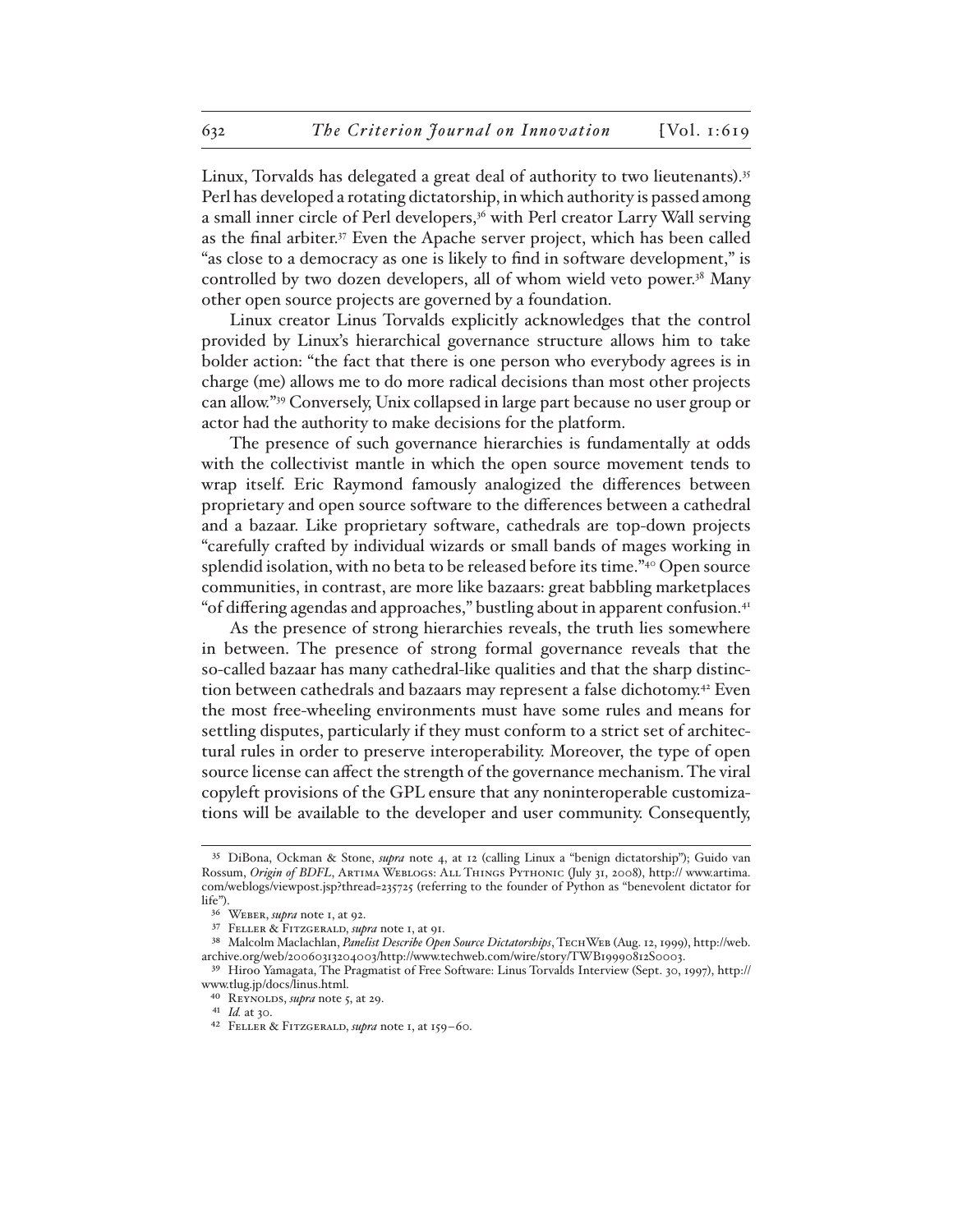open source projects that rely on the GPL have less need for governance mechanisms to protect against fragmentation. BSD/Apache-type licenses permit software developers to assert proprietary control over their modifications. As a result, open source projects relying on the latter type of license typically employ stronger forms of governance to ensure that the ecosystem remains interoperable.

The nature of leadership also takes on a different character in the context of open source. Success of an open source project depends on inspiring a community of people willing to work on it. In a real sense, an open source leader's authority depends on the existence of followers. In a world where all contributions are voluntary and the community is always free to exit by forking the project, leaders' ability to retain their positions depends largely on their responsiveness to the needs of those led. These needs include providing fast feedback, serving as an effective moderator of technical disputes and personality conflicts, and setting realistic interim and long-term goals.

To say that open source projects require a type of leadership that is somewhat different from the leadership that characterizes commercial companies that produce proprietary software is not to say that they need no leadership at all. On the contrary, ensuring that an open source platform does not fragment depends on the presence of an actor with sufficient authority to resolve disputes and to steer the platform in a beneficial direction.

> III. Lessons from the Past: Unix, Linux, and Symbian

The concepts of open source software and modular platforms represent something of a paradox. They are inextricably bound together, while at the same time resting in uneasy tension with one another. Although open source holds out the promise of unbridled freedom, to the extent that the software needs to interoperate with other components on a standardized basis, it is not completely free.

Fortunately, two classic solutions exist to this problem. First, the fact that some components will be provided by third parties requires the existence of some means to test components for compliance with the architecture. Second, the possibility of forking requires some form of governance to help prevent the platform from fragmenting.

A review of the histories of three well-known open source operating systems—Unix, Symbian, and Linux—provides an eloquent illustration of these dynamics. The case study of Linux serves as an example of how these dynamics can benefit end users. Although Unix and Symbian have enjoyed some degree of success, their ultimate fate consigns them more to the role of cautionary tales.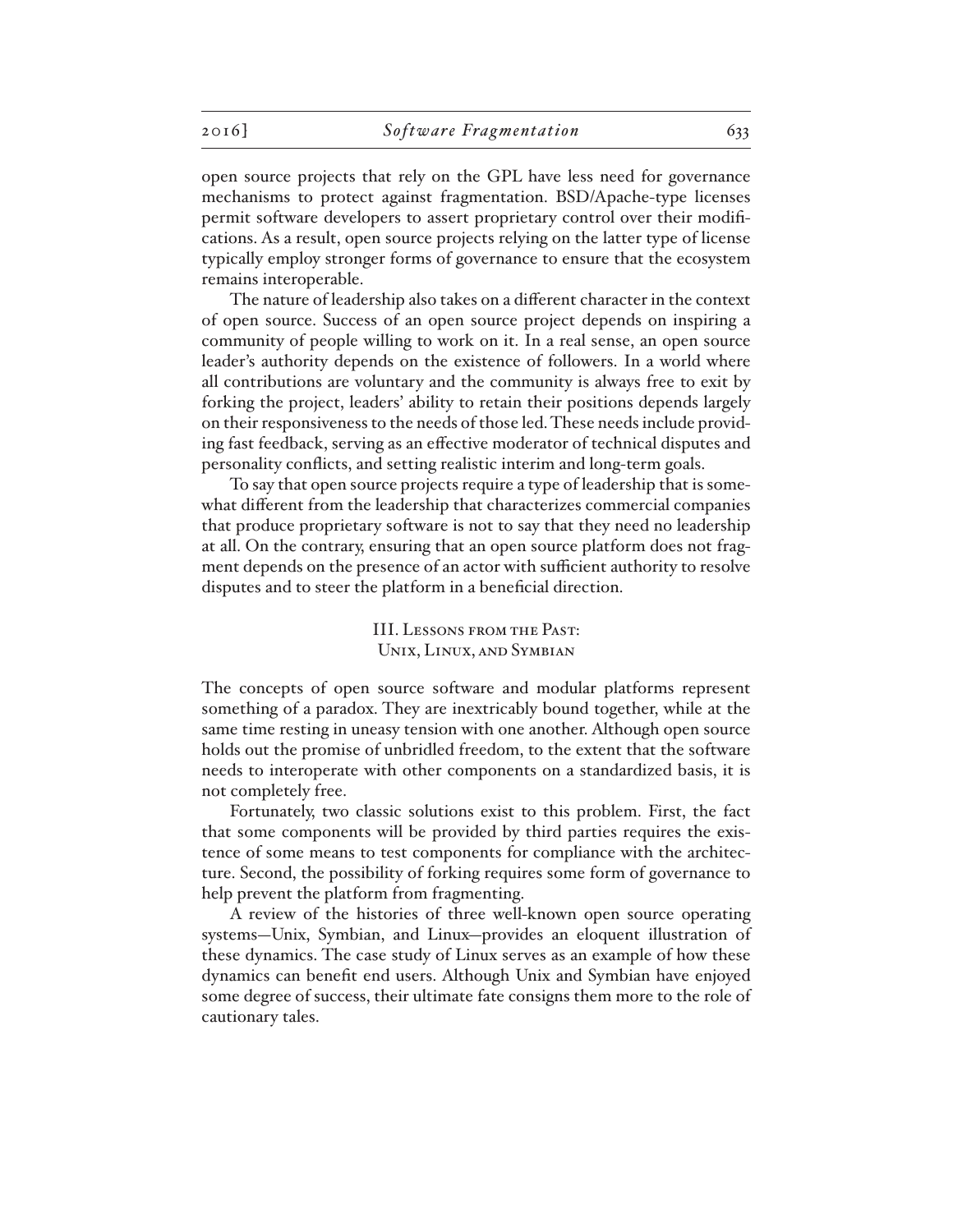## *A. Unix*

Unix exemplifies both the upsides and downsides of open source software. On the one hand, it represents one of the first successful open source projects. Indeed, some commentators have called it "perhaps the greatest software innovation of all time."<sup>43</sup> On the other hand, it eventually became so badly fragmented that it has become the classic example that everyone uses to illustrate what not to allow to happen to an open source project.

Unix was originally written by Ken Thompson of AT&T Bell Laboratories in a single month to enable him to play a computer game called Space Travel on a then-outdated PDP-7 computer. It was designed to be a simple operating system that presented the same interface and functionality across a wide range of different types of machines.

At the time Unix was created, AT&T was operating under a 1956 antitrust consent decree that prohibited the company from entering into the computer business and required AT&T to license its patents. As a result, AT&T initially did not try to commercialize Unix and instead licensed it to universities royalty free. The University of California at Berkeley showed particularly strong interest in Unix, particularly after Thompson spent a semester teaching there in 1975. Berkeley programmers began improving the operating system in the late 1970s and began releasing a package of tools and utilities called the Berkeley Software Distribution (BSD), subject to an open source license requiring clear notice of any modifications and appropriate credit to the creators of the original code.

During the late 1970s and 1980s, the collaboration between AT&T and Berkeley became wildly successful, as users ported it to a wide variety of different machines and it became a key platform for the TCP/IP suite of protocols. Over time, however, AT&T began imposing greater restrictions on the distribution of the Unix source code. In 1982, the settlement of the antitrust case that broke up AT&T led to the spinoff of Bell Labs and AT&T's equipment manufacturing subsidiary, Western Electric, into a separate company that would eventually become known as Lucent Technologies. The revisions to the consent decree lifted the restrictions that prevented Bell Labs from commercializing Unix.

The prospect that Unix might become proprietary led the Berkeley group to recruit a large group of volunteers to expand BSD into a complete version of Unix that was independent of any code created by AT&T. Other companies began creating their own versions of Unix, some based on BSD (such as Apollo, DEC, Integration Solutions, and NSC), others based on AT&T's version (such as Altos, Apollo, Compaq, HP, IBM, Intel, Microsoft,

<sup>43</sup> Libicki, *supra* note 28, at 47.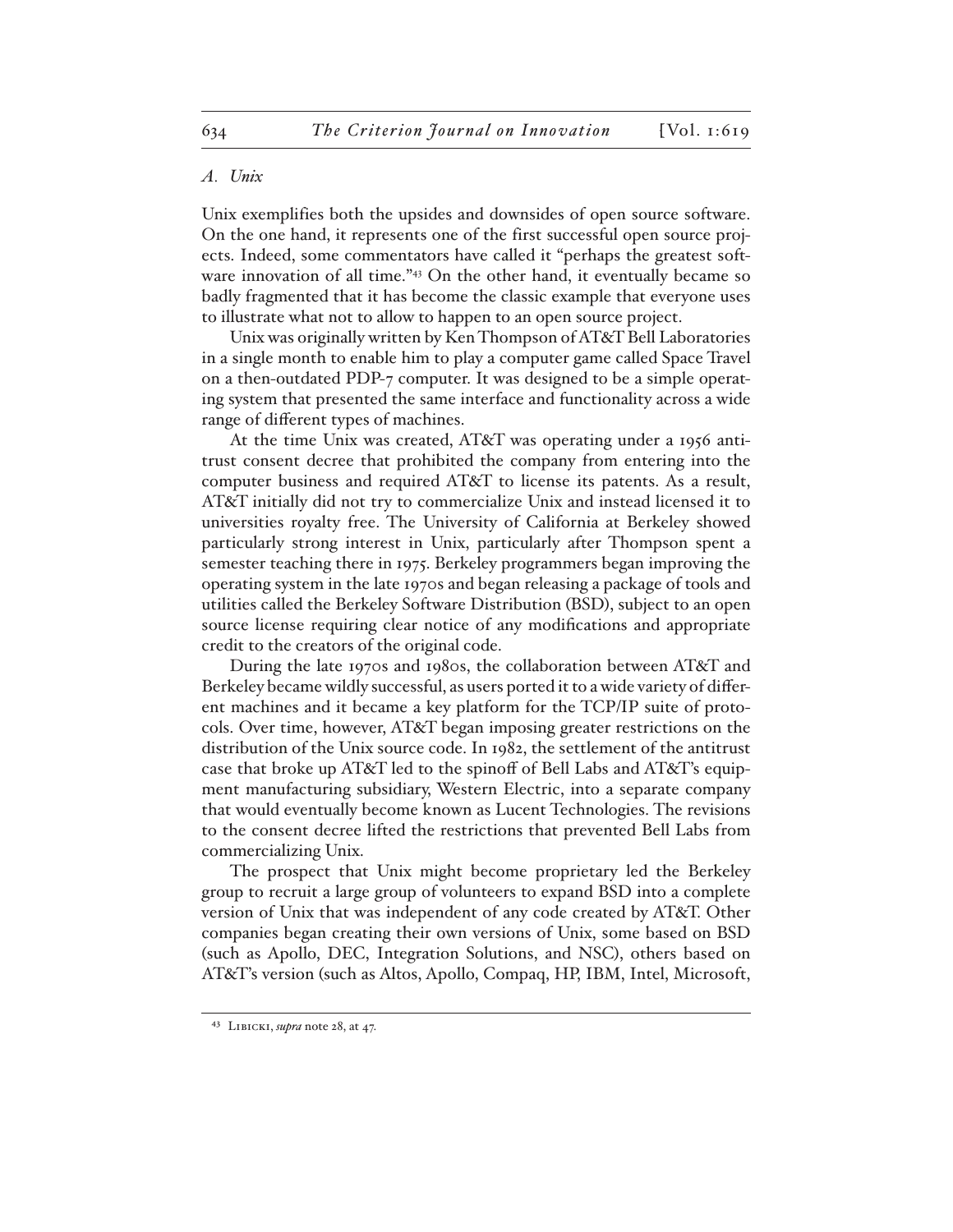and Silicon Graphics), and still other entirely new instances based on neither version (such as Cray, DEC, Data General, Motorola, and Unisys). In 1987, AT&T attempted to end the fragmentation by entering into a strategic alliance with Sun Microsystems. In 1988, Apollo, DEC, HP, IBM, Bull, Nixdorf, and Siemens responded by creating the Open Software Foundation with the stated (but ultimately unsuccessful) goal of creating a Unix version that did not depend on AT&T licenses. AT&T and Sun created a rival organization known as Unix International to promote the AT&T version.

By 1990, fragmentation had left the proprietary side of the Unix market in a state of crisis. During the mid-1990s, differences of opinion regarding the technical direction of the platform and sharp personality clashes caused the academic side of the Unix market to fragment as well (with FreeBSD, OpenBSD, and NetBSD emerging as separate forks). The protracted legal battle that waged between AT&T and the Berkeley group from 1991 to 1994 over Berkeley's use of the original Unix code added additional uncertainty to the future of Unix.

The result was the coexistence of multiple incompatible versions of Unix, in direct contravention of the hope that Unix would provide a uniform platform that would not require app developers to port their software to each individual machine. Larry McVoy of Sun Microsystems warned in late 1993 that "Unix is dying," has "become stagnant," and has "ceased to be the platform of choice for the development and deployment of innovative technology," but his attempts to reunify the environment fell on deaf ears.44 Shortly thereafter, Unix was overtaken by Microsoft on the proprietary side and by Linux on the open source side.

The problems that led to Unix's demise are summed up nicely by a 1985 *Computerworld* article that asked, "What's Wrong with UNIX?" and concluded that there were too many versions, each with its own unique tweaks. In short, the flexibility that is on the one hand the greatest virtue of open source at the same time became Unix's greatest vice. In the words of one user, "Unix is larger and more flexible than it has to be. Systems with less flexibility can often provide better solutions."45

The collapse of Unix represents a classic example of fragmentation. The existence of multiple versions of Unix forced the software community dedicated to debugging and improving the operating system to disperse its energy across multiple duplicative efforts. Unix was also dogged by the lack of a standardized and friendly user interface. The lack of a unified platform prevented app developers from leveraging compatibility and forced them to

<sup>44</sup> Weber, *supra* note 1, at 98.

<sup>45</sup> Paul Korzeniowski, Users Laud UNIX Portability, Call Flexibility a Weakness, 19 COMPUTERWORLD 11  $(1985).$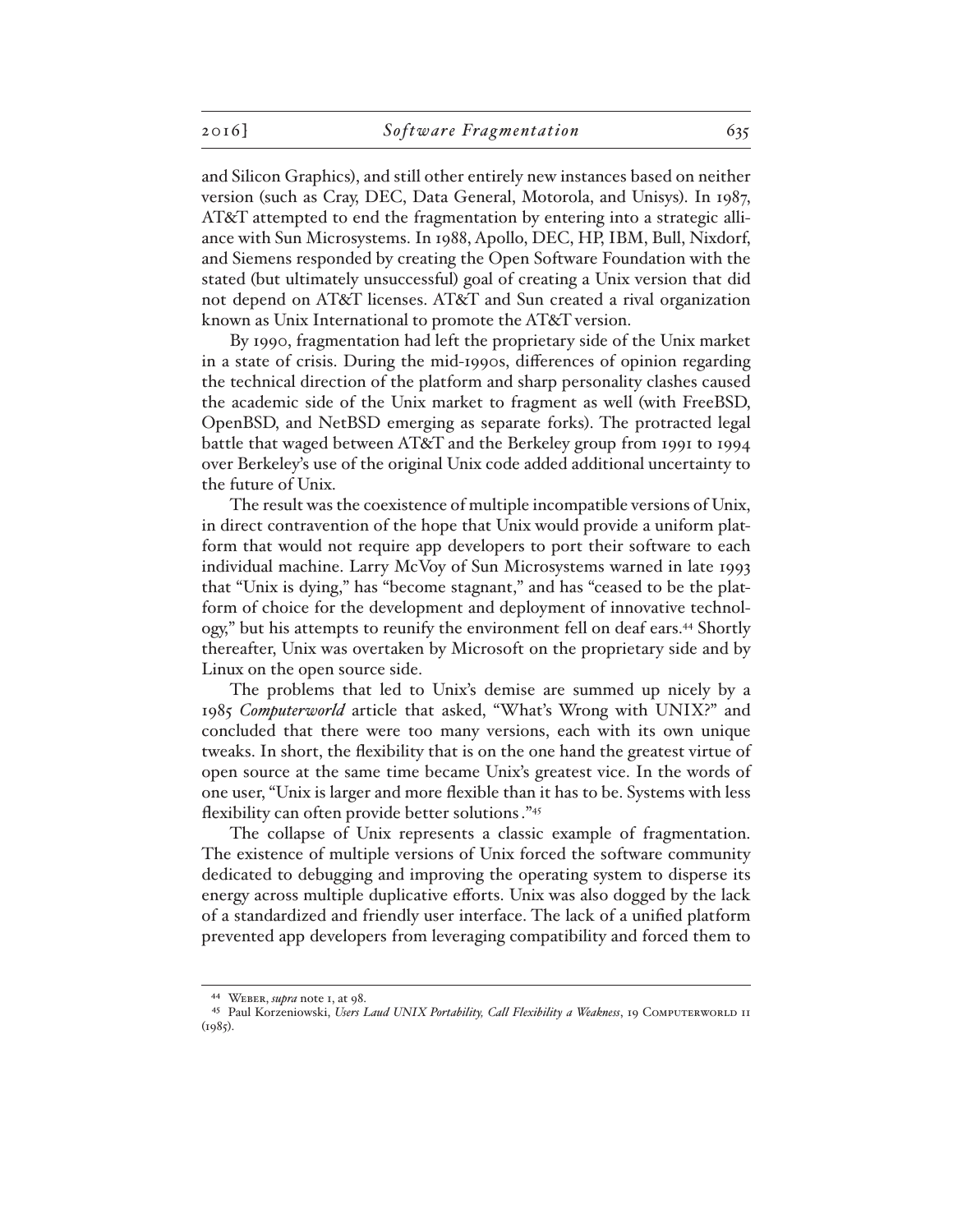spend the resources needed to create specialized versions for each environment.46 The Unix universe also lacked a strong leader with the authority to resolve disputes and put the platform back on the right track. The lack of any mechanism or authority for offering some guidance over Unix's evolution prevented the community from creating a solution even after these problems had been recognized.

Unfortunately, these problems emerged at a critical time in the computer industry. The creation of Windows NT in 1993, which was the first version of Windows that was completely free from MS-DOS, led to its widespread adoption in the PC world. IBM, Hewlett Packard, Sun Microsystems, Santa Cruz Operation, Univel, and UNIX System Laboratories made a last-ditch effort to unify the platform, but failed. Novell tried to forestall the inevitable by making Unix completely open, but to no avail. At the same time, the developer community left for Linux. The Open Software Foundation attempted to stem the tide, merging first with Unix International and then with a consortium of European Unix system operators known as X/Open to form the Open Group. The Open Group eventually joined with IEEE to certify a unified Unix specification in 2001. By this time, however, Windows and Linux had displaced Unix as the operating system of choice. The near total absence of new adoptions means that Unix's future is quite bleak.

## *B. Symbian*

The second cautionary tale is Symbian. Called "Android before Android,"<sup>47</sup> Symbian dominated the early market for mobile operating systems, peaking at a market share of 67 percent in 2006, and was the favored platform for Nokia, Samsung, Motorola, and Ericsson. It continued to lead the market until 2010, when Android finally passed Symbian in terms of new shipments. Its market position was once characterized as "total dominance," but by 2013 was recognized as "sliding into obscurity."

Symbian began in 1998 as a joint venture between Psion Software (the creator of the predecessor operating system EPOC) and three phone manufacturers—Ericsson, Motorola, and Nokia. From the beginning, Symbian was badly fragmented. The sheer variety of physical form factors and screen sizes meant that distinct versions of the operating systems had to be customized for each individual device.48 Moreover, although Symbian phones shared

<sup>46</sup> Weber, *supra* note 1, at 98.

<sup>47</sup> Jo Best*, "Android Before Android": The Long, Strange History of Symbian and Why It Matters for Nokia's Future*, ZDNet (Apr. 4, 2013, 9:40 AM), http://www.zdnet.com/article/android-before-android-the-longstrange-history-of-symbian-and-why-it-matters-for-nokias-future/.

<sup>48</sup> For an excellent overview of how device diversity leads to fragmentation, see Damith C. Rajapakse, *Techniques for De-fragmenting Mobile Applications: A Taxonomy*, *in* Proceedings: The 20th International Conference on Software Engineering & Knowledge Engineering 923 (2008).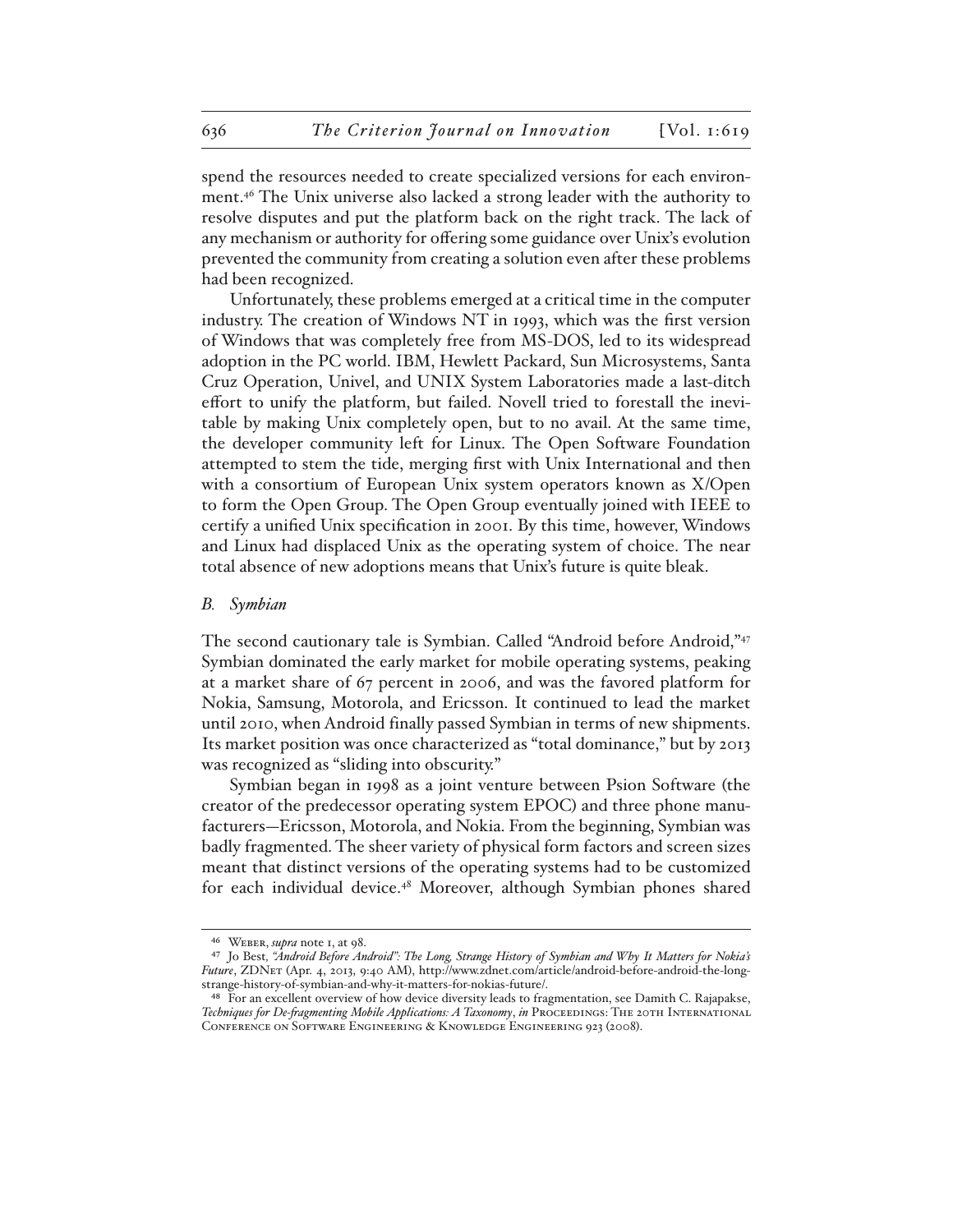the same shell operating system, different groups of phone manufacturers created their own mutually incompatible user interfaces. As a result, the Symbian market was dominated by three distinct software platforms—S60, UIQ, and MOAP—with different companies viewing their version as a key differentiator. The result was that apps written for one platform would not run on the other platforms. This noninteroperability not only frustrated end users and increased app developers' costs, but also meant that no unified app store could ever develop for Symbian.

The emergence of competition from the iPhone in 2007 signaled the beginning of Symbian's demise. In 2008, Nokia bought out its co-venturers' interests in Symbian and created the Symbian Foundation in an unsuccessful attempt to turn Symbian into a royalty-free open source platform. Symbian's origins as a proprietary operating system made it difficult to attract the type of robust user and developer community upon which open source projects depend. In addition, the Symbian Foundation did not release the operating system's source code for another two years. The Symbian Foundation folded shortly thereafter, and Nokia abandoned Symbian in February 2011 for Windows Phone. On June 22, 2011, Nokia outsourced further development of the Symbian operating system to Accenture through 2016 and terminated support for Symbian on January 1, 2014.

Symbian's history offers a number of warning signs for future efforts. First, although support for a wide variety of form factors and screen sizes greatly enhances competition and consumer choice, it also presents significant challenges in terms of fragmentation. Second, left to their own devices, the various Symbian device manufacturers each attempted to use aspects of the operating system and user interface as key differentiators instead of investing in compatibility and the viability of the platform as a whole. The emergence of multiple user interfaces, each with its own mutually incompatible APIs, required app providers to undertake the effort to port each app for each manufacturer's device, which fragmented the Symbian ecosystem still further.

## *C. Linux*

In 1991, Helsinki University student Linus Torvalds released the kernel of a Unix-like operating system that he had developed based on a Unix clone called Minix. His efforts dovetailed perfectly with the effort initiated by former MIT researcher Richard Stallman in 1984 to create a completely open source operating system, which he called GNU (for "GNU's not Unix"). By 1991, Stallman finished the most of the operating system, but was unable to finish the kernel until 1996. Torvalds stepped into the breach by combining the two. In the process, he invited others to join him in improving the kernel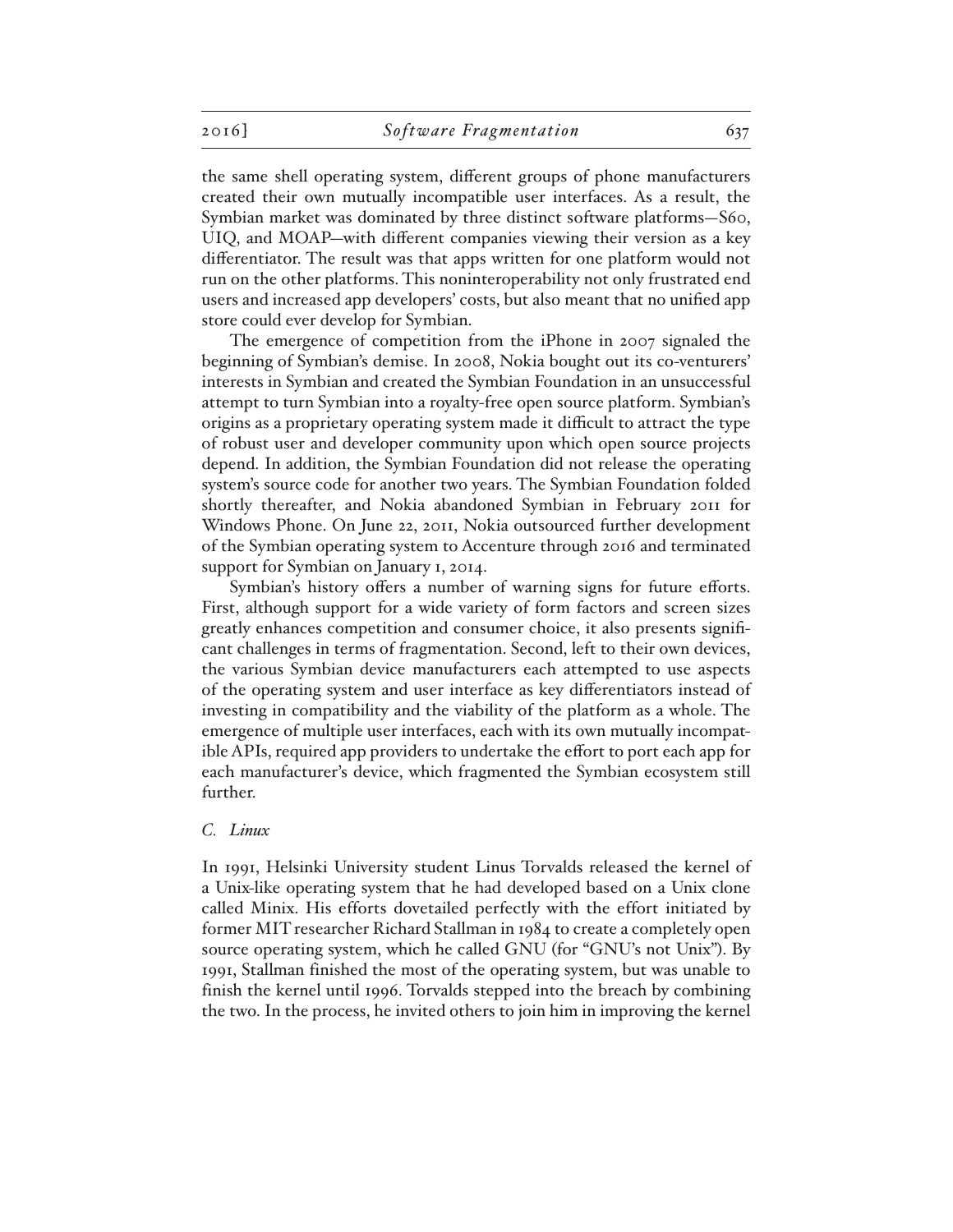and to help him reconfigure utilities created for Minix for the new operating system. Torvalds released the first official version of Linux in 1994.

Linux proved to be a tremendous success. It filled the void left by the collapse of BSD, as former Unix vendors began to shift their emphasis to Linux. That said, Linux has been faced with persistent concerns about forking, often phrased in terms of whether Linux would fall into the same trap as Unix. As of August 2014, hundreds of different Linux distributions existed, and many of them contained different (and incompatible) program "libraries" used in running applications. Calls for reducing the number of Linux distributions were met with criticism from those arguing that the right to experiment with software freely was the essence of the open source movement. The fragmentation of Linux has been mitigated by the rise of for-profit companies such as RedHat and VA Linux, which help users manage the distributions.

Commentators have been struck by the limited extent to which Linux has fragmented.49 The primary reason is that, in stark contrast to Unix, Linux had a natural leader: Linus Torvalds. As Linux's founder, Torvalds was the natural person to exercise authority over the system. He bolstered his authority by adopting a self-deprecating manner, by going to great lengths to document and justify his decisions, and by being willing to admit when he is wrong.

When necessary, Torvalds has not been afraid to take action. For example, in 1992, when complaints arose that Fred van Kempen's efforts to incorporate TCP/IP into Linux were taking too long (mostly because of his determination to make it work with all networking protocols and not just TCP/ IP), Torvalds sanctioned a parallel coding effort by Alan Cox and ultimately declared Cox's TCP/IP-only solution the winner by admitting it into the core Linux distribution. The episode effectively anointed Cox as Torvalds's de facto lieutenant for networking. Although van Kempen could have forked the code by continuing to work on his version, the developer community remained loyal to Torvalds.

A second threat arose in 1998, when the operator of a mirror site complained that Torvalds was taking too long to accept patches to the code. Torvalds obviated the threat by agreeing to a pyramid structure, which deputized key lieutenants to take the lead in reviewing submissions, while retaining Torvalds as the final authority to resolving disputes. A similar dispute in 2002 led to the creation of additional layer of organizational decision-making. Torvalds's status as Linux's creator, the goodwill he earned for his dedication and good judgment in managing the community, and the deft touch he

<sup>49</sup> *See, e.g.*, Weber, *supra* note 1, at 158–59; DiBona, Ockman & Stone, *supra* note 4, at 12.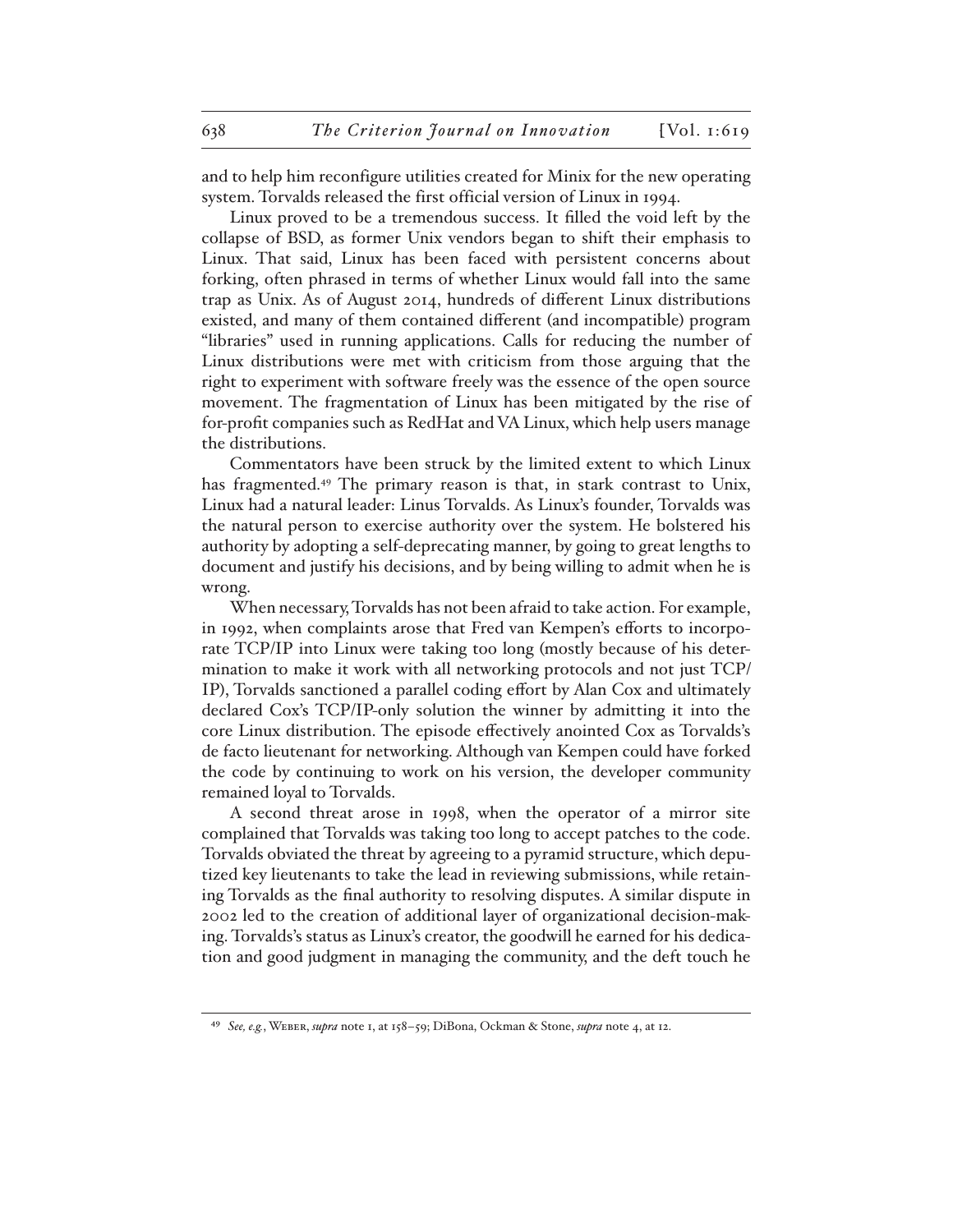exercised in handling the interpersonal dynamics gave him the authority to prevent major forks from emerging.

Thus, although Linux has achieved some success, it does not represent the world of total freedom, bottom-up spontaneous ordering, and technical meritocracy that the collectivist rhetoric surrounding open source might lead people to believe. The history of Linux reveals that prevention of the fragmentation that can have such a devastating negative impact on open source projects was the result of an elaborate system of governance. The result is a process that is quite formal and hierarchical, notwithstanding the fact that participation in any open source project is completely voluntary.

## IV. Implications for Modern Smartphone Operating Systems

Taken together, the histories of Unix, Linux, and Symbian provide a number of insights into the dynamics surrounding open source operating systems. As an initial matter, the desire to support multiple physical devices increases porting costs and causes a significant risk of fragmentation. In addition, the participation of multiple device manufacturers, each pursuing its own interests, creates additional pressures towards fragmentation. The case studies also illustrate the point made above that the best way to prevent fragmentation is through strong governance. Linux was able to resist these pressures because of the leadership of Linus Torvalds. For Unix and Symbian, the absence of clear leadership led to a more difficult environment for both end users and app developers in terms of systems integration and maintaining a consistent end user experience.

Acknowledging the propriety of some form of governance leaves open the question of how much governance is appropriate. The spirit of open source requires that any governance regime leave substantial room for experimentation. In addition, the voluntary nature of open source projects and the example set by Linus Torvalds both counsel in favor of asserting as light a touch as possible. The real question is not whether some actor should have been allowed to exercise some degree of guidance over the platform, but rather how much and what type of governance should be considered a reasonable step to ensure that the mobile operating system achieves its potential.

## *A. The Role of Hardware Diversity*

The Symbian experience teaches us that hardware diversity is an important source of fragmentation. Although a broad selection of phones creates real benefits to end users and can enhance competition, hardware variations create significant differences in operating context in terms of screen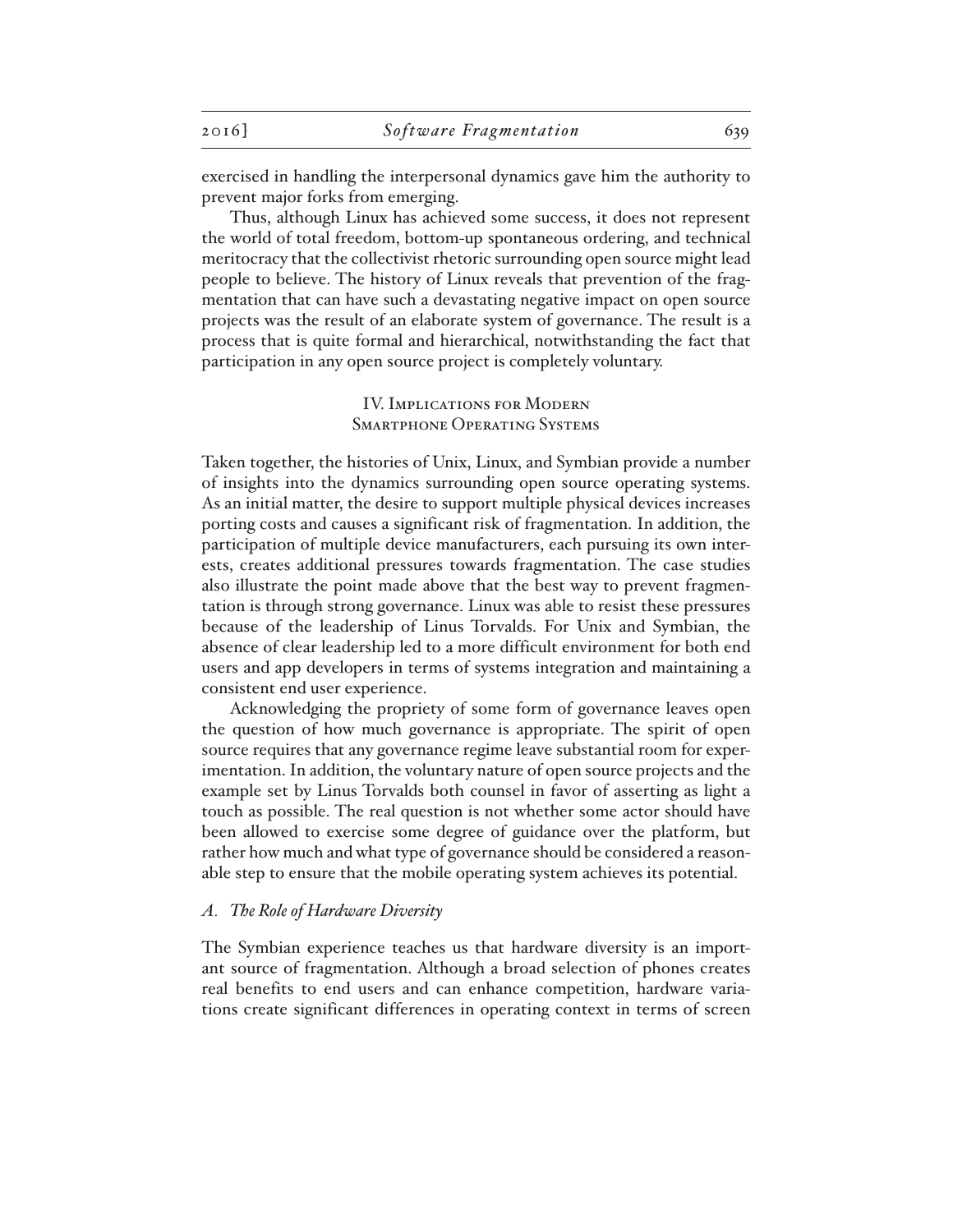parameters (size, color depth, orientation, aspect ratio, and so on), memory size, processing power, input devices (keyboard, touch screen, and so on), cameras, and connectivity options (WiFi, Bluetooth, Infrared, Global Packet Radio Service), just to name a few.<sup>50</sup>

## *B. The Need for Testing and Governance*

Apart from the differences in hardware platforms, third-party provisioning and the divergence of incentives require that end users have some means for verifying that components comply with the design. As noted above, some means for testing devices is necessary to have functioning markets for thirdparty provision and for end users to know that they are getting what is promised. In most cases, the incentive structure and social norms surrounding open source projects discourage module creators from deviating from the architecture or creating incompatible forks. That said, the desire to reduce costs by omitting certain APIs or other features suggests the existence of circumstances that can lead participants in the platform to deviate from the architecture. The possibility exists that the cost of generality and the incentives to make noncompliant devices may become sufficiently strong that device manufacturers cannot be expected to abide by the honor system. This danger makes some system for verification essential. Requiring end users to conduct such tests would be burdensome and unnecessarily duplicative. The result is that some degree of provider-based testing appears inevitable.

Within provider-based testing, a range of alternative approaches to testing and governance exist, each one varying in terms of restrictiveness. The most restrictive approach is for the platform sponsor to manufacture all of its own smartphones. Although this approach gives the platform complete authority to ensure compatibility, it imposes limits on the variety of hardware devices and on competitive entry. A second, less restrictive approach would permit third parties to produce devices, but would require that manufacturers submit their devices to the platform sponsor for certification and testing. Although more permissive than the first option, this approach risks giving the platform sponsor gatekeeper control over all devices. A third, even less restrictive approach would provide a compatibility standard along with open testing tools for device manufacturers to self-certify that their devices comply with that standard. This approach provides device manufacturers the most flexibility and offers the greatest benefits in terms of variety of devices and ease of competitive entry. Finally, a platform sponsor may adopt a hybrid approach that gives module creators a choice between options two and three.

In addition to testing regimes to ensure compatibility, open source projects must rely on some form of governance to prevent fragmentation and

<sup>50</sup> Rajapakse, *supra* note 48.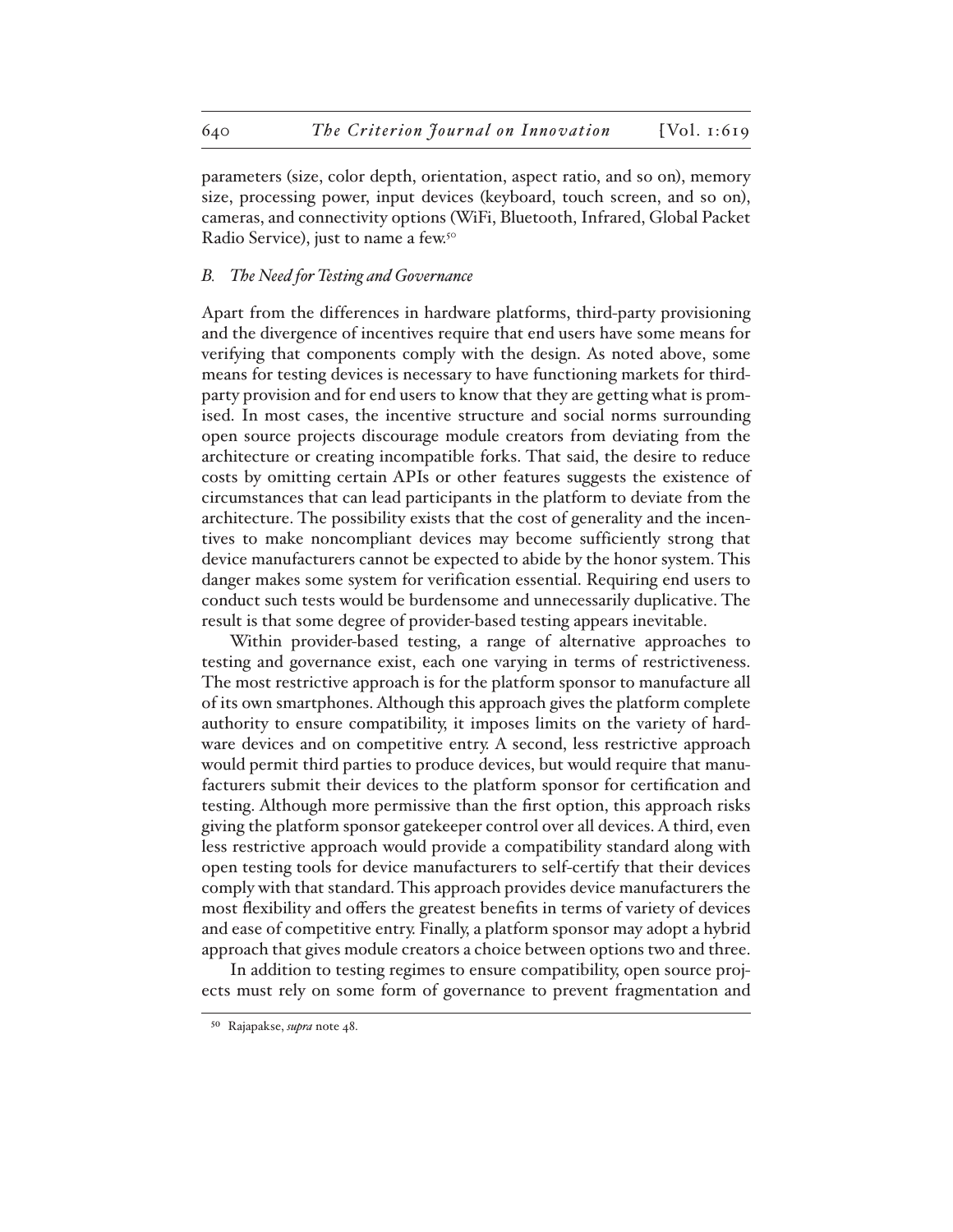forking. A nonexclusive requirement to maintain compatibility would seem to be the least restrictive approach.

The Android platform that is the current subject of antitrust scrutiny generally falls within the last and least restrictive of these options. The following, more detailed review of Android's licensing practices reveals that within this regime, device manufacturers can choose from among a range of possible licensing alternatives.

## *1. The Android Open Source Project (AOSP) License Agreement*

The least restrictive option is to license the Android Open Source Project (AOSP) source code without making any commitments as to the modification or implementation of the code. The software is royalty free under an Apache open source license, although some hardware is subject to patent licenses. The Apache licenses ensure that device manufacturers remain free to modify the source code as they see fit. They also remain free to produce other devices using other operating systems if they so choose.

The most prominent provider to go this route is Amazon, which has created its own operating system known as Fire OS, which is based on AOSP and runs the Amazon's Kindle and Fire Phone. Other prominent examples include Nokia's X platform and the open source CyanogenMod operating systems, among others. Samsung is attempting to avoid Android altogether by basing its new Tizen operating system on the original Linux kernel.

The Android license agreement for AOSP places device manufacturers under no obligations to carry any Android apps and leaves them free to add whatever apps they choose. Because there are no restrictions on the level of customization, the resulting devices may not be compatible with apps written for other Android devices.

## *2. The Compatibility Definition Document (CDD) and the Compatibility Test Suite (CTS)*

The second level of compatibility is for a device manufacturer to guarantee interoperability by ensuring that its device satisfies a published compatibility standard. The compatibility standard for each version of Android is embodied in a Compatibility Definition Document (CDD). Google also provides a free Compatibility Test Suite (CTS) that device manufacturers may use to determine whether their device is compatible. The goals of the CDD are to: (1) provide a consistent application and hardware environment to application developers, (2) enable a consistent application experience for end users,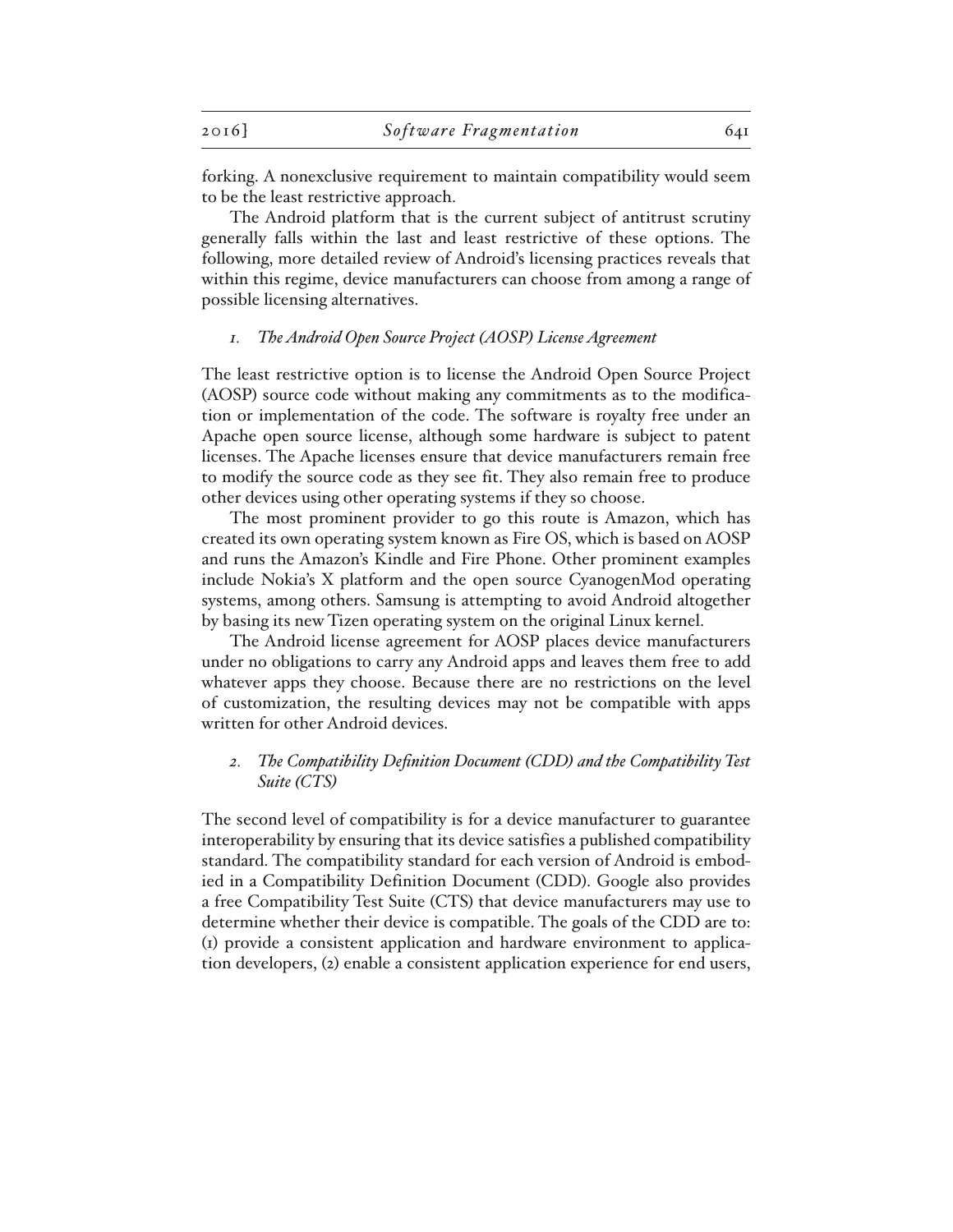(3) enable device manufacturers to differentiate while being compatible, and (4) minimize costs and overhead costs of compatibility. $51$ 

Devices that comply with the CDD must include nine core applications: Desk Clock, Browser, Calendar, Contacts, Gallery, GlobalSearch, Launcher, Music, and Settings. These applications tend to provide basic functions on which other applications draw, so their presence provides a consistent set of resources on which the app developer community can draw. Device manufacturers can satisfy this requirement either by using the versions of these apps provided by Google or by providing their own apps so long as they satisfy the interoperability requirements. The CDD also requires that the device include a complete set of Android APIs and Android developer tools to ensure that the device will operate properly. Device manufacturers remain free to develop and distribute their own APIs in addition to those required by the CDD.

The goal is to create a baseline of interoperability that helps app developers by creating a stable set of resources and by eliminating the porting costs and multiple versions for different builds, while at the same time preserving a degree of flexibility. Devices that demonstrate compliance with the CDD by passing the CTS are regarded as Android compliant. Importantly, device manufacturers may choose to comply with the CDD without signing any agreements.

It bears noting that mandatory apps do not include any Google proprietary apps or apps alleged to be give rise to market power by competition regulators. CDD compliant devices are under no obligation to install any of these services and remain free to include apps that compete directly with these services. Device manufacturers may also use whichever search service they would like.

## *3. The Anti-Fragmentation Agreement*

Device manufacturers that would like greater certification of compatibility can sign the Anti-Fragmentation Agreement (AFA), which was first created in early 2008, when Android was nascent and one year prior to the launch of the first Android smartphone. The AFA requires signatories to promise (1) that all Android devices it makes will fulfill the CDD requirements, and (2) not to take any actions that may cause the fragmentation of Android.

As noted above, the first provision, requiring that all Android devices made by the signatory fulfill the CDD requirements, only requires the installation of basic services, such as Desk Clock, Browser, Calendar, Contacts, and Settings. It does not prevent device manufacturers from substituting their own versions of the required apps so long as they pass the compatibility

<sup>51</sup> *Compatibility Program Overview*, ANDROID, https://source.android.com/compatibility/overview.html.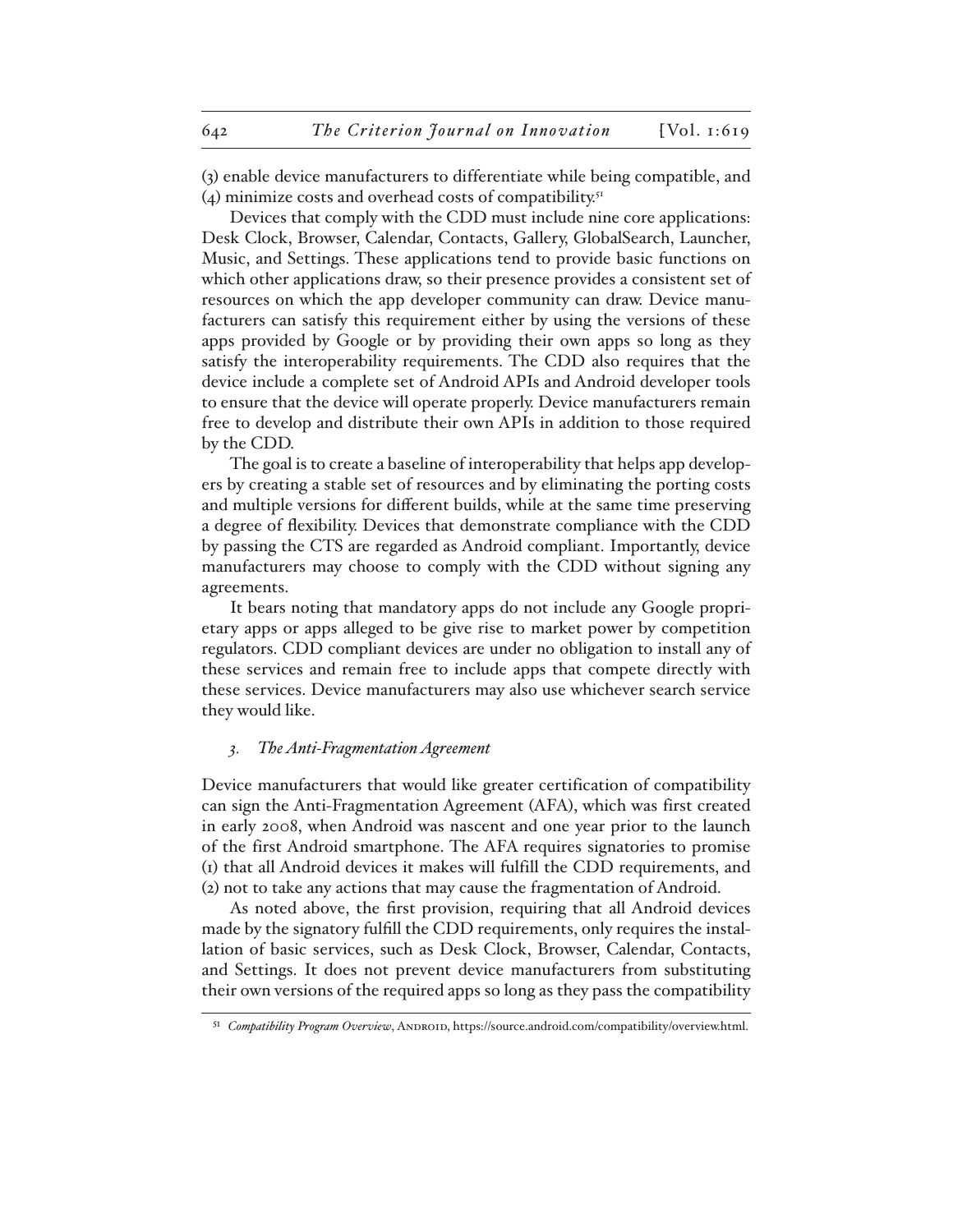test. The CDD also does not place any restrictions on the device manufacturer's ability to market non-Android devices (that is, devices based on other operating systems, such as Windows Phone, Blackberry, or Linux).

The second provision, prohibiting device manufacturers from taking any actions that would fragment Android, is effectively a reiteration of the first provision in that it prohibits manufacturers from creating Android phones that do not comply with the CDD. The rationale is that permitting device manufacturers to sell both CDD-compliant and CDD-noncompliant Android phones can increase app developers' costs by requiring them to port their apps to multiple platforms, and can create potential confusion among consumers over which phones are Android compliant and which ones are not.

Signatories that satisfy these requirements are eligible to declare their devices to be "Android Compatible Devices." The AFA requires pre-installation of only those basic apps included in the CDD (Desk Clock, Browser, Calendar, Contacts, Gallery, GlobalSearch, Launcher, Music, and Settings). As noted above, AFA signatories can use any version of these apps (Google's, their own, or a version provided by a third party) so long as they fulfill the basic functions. AFA signatories can also benefit from additional technical support in the form of information about upcoming Android features, new APIs, Android security and performance, and new form factors, as well as assistance to patch bugs, address CTS failures, and implement new features.

Together, these provisions represent a fairly unrestrictive form of governance that ensures a minimum level of compatibility and interoperability across Android devices. Importantly, the compatibility requirements covered by the AFA refer only to APIs and basic apps and do not contain any obligations with respect to Google Mobile Services (GMS) suite of apps, such as Google Play, YouTube, Maps, and Gmail, that have been the primary source of regulatory concern. In essence, the AFA enables signatory device manufacturers to join together in a partnership committed to promoting a particular version of the Android open source project by creating mutually compatible devices and limited sharing information.

## *C. Safety Valves*

The terms of the AFA contain a number of features that make it much less likely that its terms can properly be regarded as problematic. As an initial matter, the basic licensing agreement for AOSP, the apps that the CDD requires to be installed, the CTS tool for evaluating compliance, and the AFA are all royalty free.

In addition, the AFA is nonmandatory: many device manufacturers (especially in China) opt to comply with the CDD without signing the AFA. Moreover, both the CDD and the AFA are nonexclusive in that device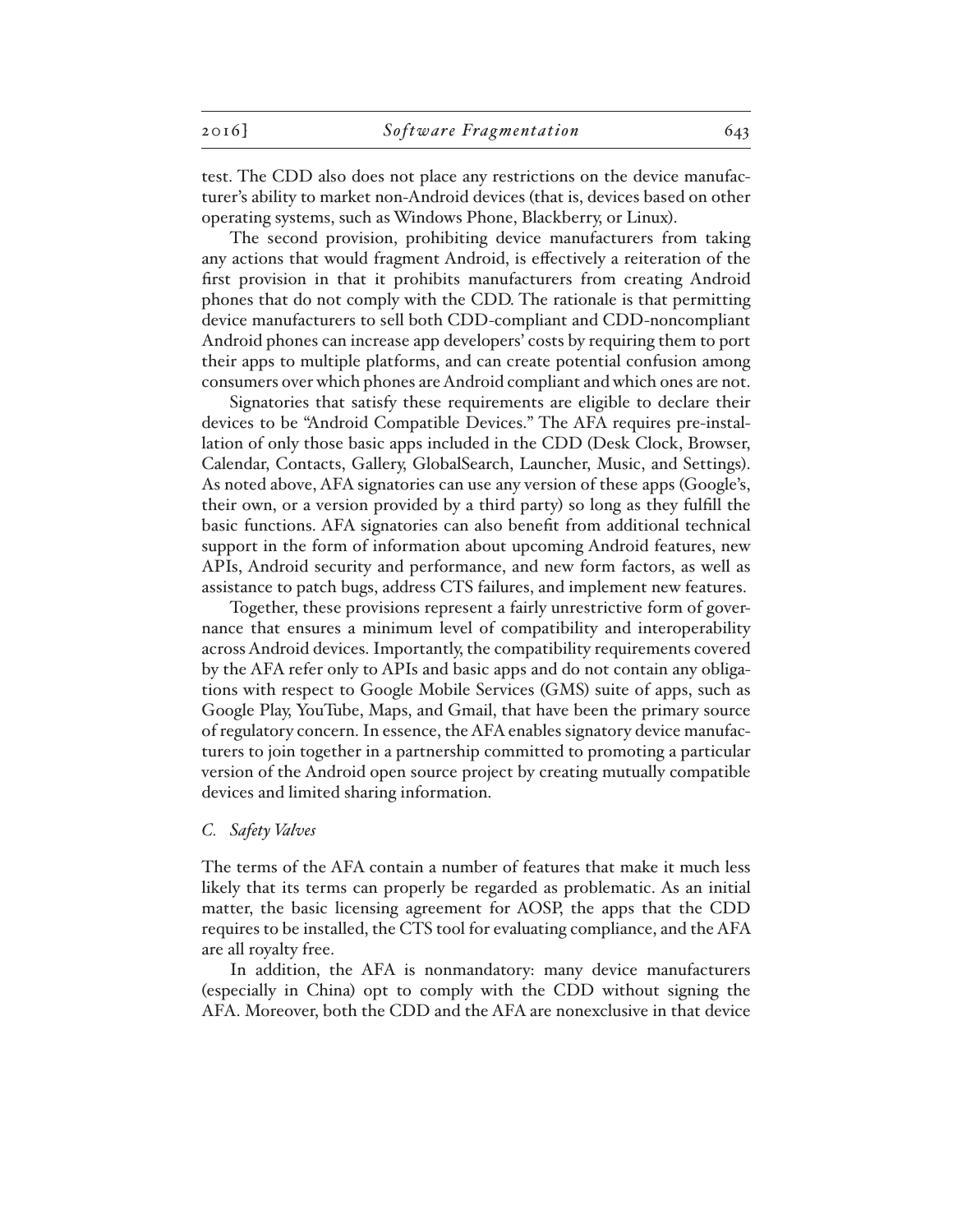manufacturers can market any non-Android devices (for example, Samsung and ZTE) and can substitute their own apps or otherwise customize the hardware and software so long as they comply with the CDD (for example, Xiaomi, Huawei, ZTE, and HTC).

Finally, the presence of meaningful market options makes it unlikely that either the CDD or the AFA will harm competition. Because Android's is based on open source, any device manufacturer that is unwilling to comply with the CDD or sign the AFA remains free to produce its own version of Android.

Interestingly, both Apple and Microsoft are invoking Android's greater supposed vulnerability to fragmentation as a potential reason to buy iOS or Windows Phone instead of Android. This suggests that fragmentation is a product feature on which various operating system providers are competing. Limiting any of these companies' ability to manage fragmentation would place artificial limits on product features and would reduce one dimension of competition.

Indeed, focusing undue regulatory attention on open systems may have unfortunate unintended consequences. If antitrust scrutiny restricts providers of open platforms from using less restrictive governance mechanisms to protect against fragmentation and noninteroperability, those providers may well be left with no choice but to adopt more restrictive alternatives. Specifically, adopting too restrictive a stance on the use of agreements like the AFA to limit fragmentation may force mobile operating systems seeking to avoid fragmentation either to adopt Apple-style vertical integration or to require that all device manufacturers submit their phones for testing. This would effectively bar mobile operating system providers from employing the least restrictive of these three alternatives. If so, this would reduce the diversity and competitiveness of mobile operating systems and would substantially increase the barriers to entry for OEMs, developers, and other platform participants.

In short, all of the approaches have advantages and disadvantages that appeal to different types of consumers. In addition, providers face a considerable amount of uncertainty over the best way to strike the proper balance the benefits to innovation associated with flexibility and concerns about fragmentation. This underscores the error in regarding the selection of the ideal governance regime as an either-or choice. On the contrary, end users benefit the most by being able to choose among different options that are exploring different approaches to preventing fragmentation.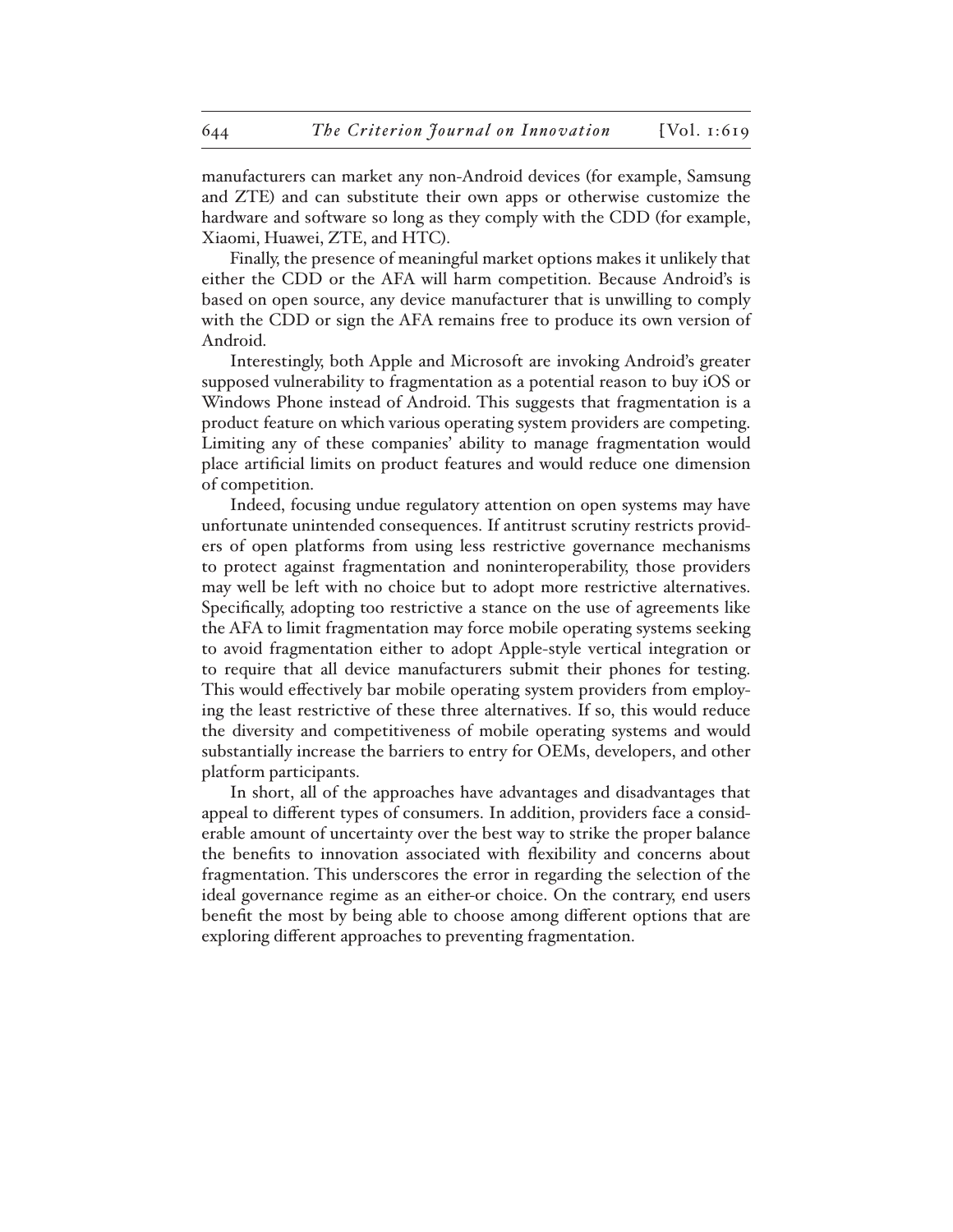## V. A Brief Comment on User Interfaces and the MADA

Although this analysis focuses primarily on the relationship between open source software and modularity theory and its implications for the AFA, I thought I would offer a few words about the other principal governance instrument for Android: the Mobile Applications Distribution Agreement (MADA).52 MADAs typically require device manufacturers to preload all of the apps contained in GMS, including Play, YouTube, Maps, and Gmail. MADA also require that the Google Search widget and the Play icon be accessible with at most one phone tap away from the home screen and that Google Search be the default for in-app searches, although the MADA does not require that Google Search be the default search engine for the web browser. MADA signatories may also use the Android green robot trademark. All apps are provided royalty free except for patent royalties imposed by outside parties. Device manufacturers are free to preload their own versions of these apps alongside the Google versions.

Unlike the AFA, the MADA is not designed to address the problems of fragmentation. Instead, it is designed to address another major weakness of open source systems: the difficulty in providing a consistent user interface.

Open source is often described as "hackers writing for hackers."53 It is known to function best in horizontal domains where there is widespread agreement on the design architecture and the general shape of the software requirements is well known and not problematic. It is less effective in vertical domains where requirements are a function of domain specific knowledge acquired over time. The sparse documentation and field support has long made open source better suited for experts operating on the server side than for end users.<sup>54</sup>

Because of these qualities, open source projects have faced particular difficulty with end-user interfaces. The design of end-user interfaces is dominated by tacit information that is hard to modularize. Moreover, the acquisition of this information is associated with focus groups and physical contact, which contrasts starkly with the email chains that characterize open source projects.55

As a result, it comes as no surprise that Unix, Symbian and Linux have often been characterized as "esoteric and hard to use."56 In particular, Unix was criticized for its lack of a friendly interface easily implementable by a

<sup>52</sup> Although the terms of specific MADAs are confidential, two MADAs were made public as part of the record in *Oracle America, Inc. v. Google, Inc.*, 872 F. Supp. 2d 974 (N.D. Cal. 2012).

<sup>53</sup> Weber, *supra* note 1, at 237–38.

<sup>54</sup> Feller & Fitzgerald, *supra* note 1, at 175–76.

<sup>55</sup> *Id.* at 132, 175; Weber, *supra* note 1, at 237–38.

<sup>56</sup> Feller & Fitzgerald, *supra* note 1, at 22.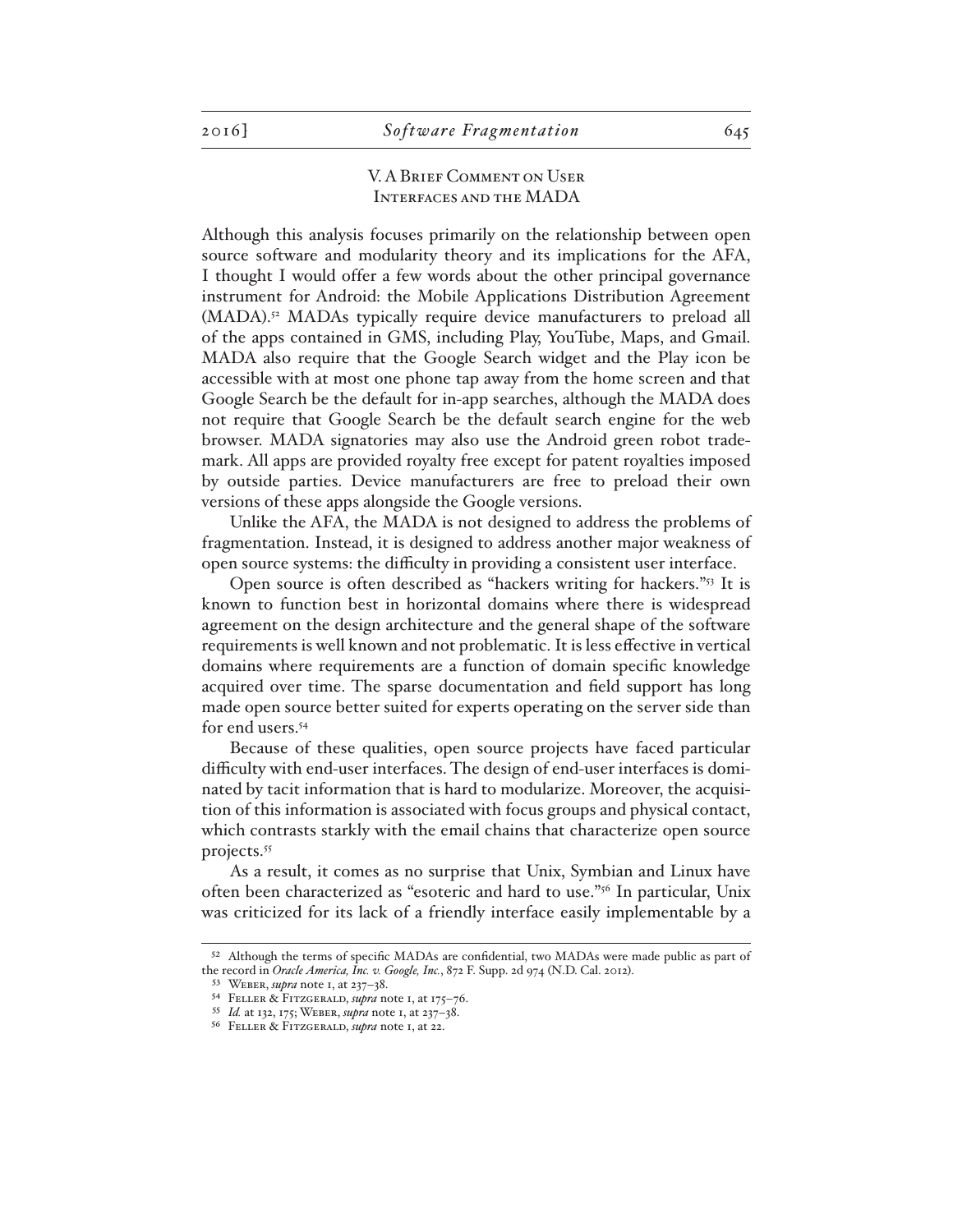nontechnical person.57 Symbian suffered from similar problems. As noted earlier, different groups of manufacturers each made their own proprietary enhancements to Symbian, which in turn created three distinct Symbian software platforms (S60, UIQ, and MOAP), each with its own user interface. The result was an end-user interface that was quite inconsistent and did not provide app developers with a consistent platform for which to design their products.58 Linux users must choose from dozens of end-user interfaces, although Linux is attempting to standardize around the K Desktop Environment (KDE) and GNU Network Object Model Environment (GNOME).59 These challenges have prevented Linux from achieving significant penetration into the home desktop and laptop market.

Although the diversity of form factors, screen sizes, and user interfaces among Android devices yields many benefits, the end-user experience also varies widely from device to device. Android users must adapt to every new device. In contrast, the consistency of the end-user interface is often regarded as one of the primary advantages of the Apple iPhone.

The fragmentation of end-user interfaces poses difficulties for the developer community. The variations in code and format often force developers to create versions for each environment in which they would like to operate, increasing their costs and making it more difficult for them to enter new markets.

The ideal solution would be to introduce some element that permits greater consistency to the end-user experience without losing the benefits of product diversity and entry by new firms associated with an open source environment. The MADA represents one attempt to strike a balance between these two competing considerations. Requiring signatories to use specific Google-provided apps helps unify the end-user experience. The goal is to provide end users with a consistent baseline of out-of-the-box functionality. At the same time, the GMS apps provide a more consistent platform for the app community.

The need to remedy the lack of a consistent end-user experience that has long plagued the open source operating system provides a strong justification for the type of restrictions contained in the MADA. The fact that the apps required by the MADA are royalty free and nonexclusive reduces the likelihood of any anticompetitive effects. Most importantly, preventing open source projects from using agreements like the MADA to address this key weakness would leave them incentives to assert more direct control over end-user interfaces by adopting policies that place more restrictions on device

<sup>57</sup> Korzeniowski, *supra* note 45; McKusick, *supra* note 31, at 56.

<sup>58</sup> David Gilson, *The History of Symbian's Secret Fragmentation*, ALL ABOUT SYMBIAN (Mar. 12, 2012, 3:00 PM), http://www.allaboutsymbian.com/features/item/14405\_The\_History\_of\_Symbians\_Secret.php.

<sup>59</sup> Feller & Fitzgerald, *supra* note 1, at 22; Weber, *supra* note 1, at 102–03, 238.